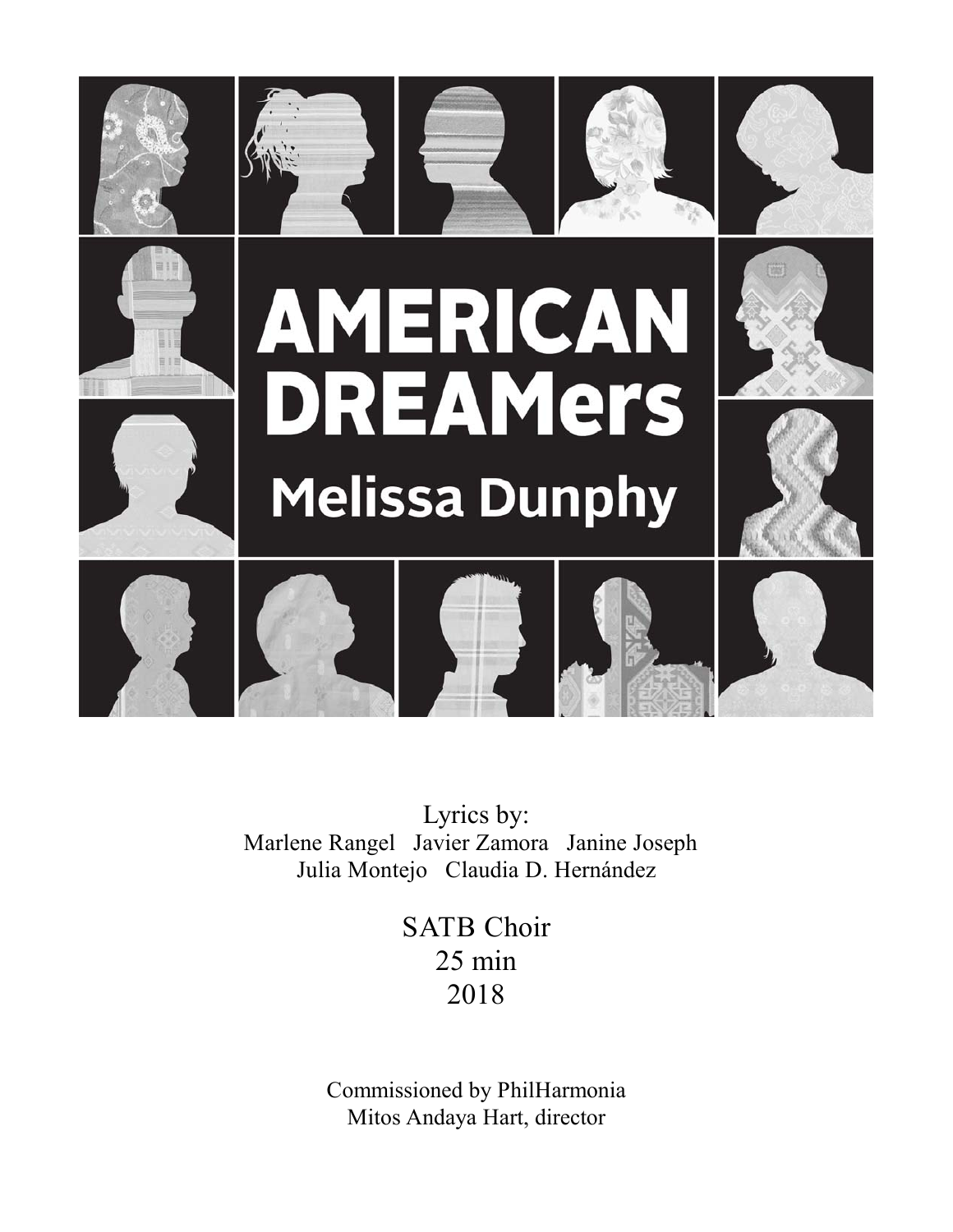# American DREAMers Melissa Dunphy

# **Marlene Part 1**

I was eight years old when I left my home. I remember my parents waking me to leave, but I didn't know where we were going. We had to walk for a long time and cross a river. That's when I realized that we were going somewhere far.

—Marlene Rangel

### **Dancing in Buses**

Pretend a boom box blasts over your shoulder. Raise your hands in the air. Twist them as if picking limes. Look to the right as if crossing streets. Look to the left, slowly as if balancing orange baskets. Bend as if picking cotton. Do the rump. Straighten up as if dropping firewood. Rake, do the rake. Sweep, do the sweep. Do the Pupusa-Clap-finger dough clumps. Clap. Do the Horchata-Scoop your hand's a ladle, scoop. Reach and scoop. Now, duck. They're shooting. Duck under the seat, and don't breathe. Hands behind your head. Drop down. Look at the ground. Roll over. Face the mouth of the barrel. Do the protect-face-with-hand. Don't scream.

### —Javier Zamora\*

\*"Dancing in Buses" from *Unaccompanied*. Copyright © 2017 by Javier Zamora. Used with the permission of The Permissions Company, Inc., on behalf of Copper Canyon Press www.coppercanyonpress.org. All rights reserved worldwide.

# **Marlene Part 2**

My dad would come to school with me for the first few weeks so I could get used to it. It was so hard... I had one classmate who was Hispanic. He and I became good friends. As the years passed, my English improved and I adjusted to the American culture. Everything had fallen into place and I was comfortable.

—Marlene Rangel

# **More milk, more milk makes it better**

In 1986, when I was three and a half years old I won an award for sitting cute and biting into a slice of Kraft Cheddar Cheese. Then how my star blew up:

I was on the cover of calendars, in the Sunday section, stomping the runway, turning down small parts in movies. At seven, I promised my mom I would never

be chubby again. No way. I swirled a dress in the dressing room and was the daughter my brothers hated. Nothing could stop me, not even America with its rich

marshmallow cereals. But the milk, oh God the grade A, vitamin D milk. No one knew what it was doing to me. Little Miss Piggy drinking 8 oz. by the kidney-bean pool.

All my life it had been coconut juice, mango juice, and water. Little Miss Piggy mending her polka dot suit. It had been goat's milk and goat's milk. Little Miss Piggy clasping her knees to her chest

and winning the cannonball contest. I was small, indomitable, and could hide behind the couch with a stein. It was the drink of all the saints. It was worth all my work in the world.

—Janine Joseph

# **Marlene Part 3**

In my junior year of high school, reality hit me. I found out I could not go to college because I was undocumented. I wanted to be a nurse my dream wasn't going to be easy to achieve.

—Marlene Rangel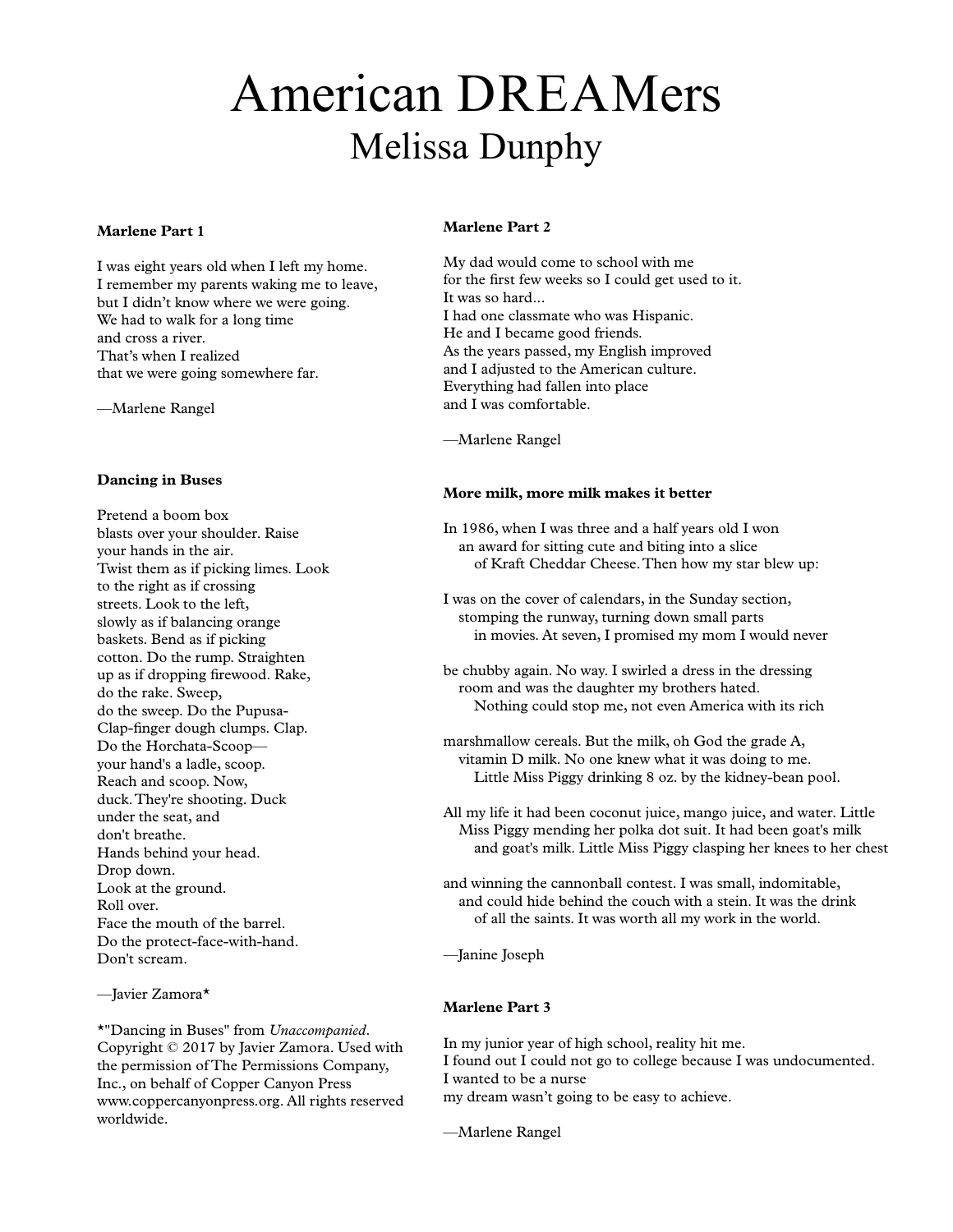### **#UndocuJoy**

So today, remember that you are beautiful. You are creators, you are laughers, you are lovers, you are lights of hope and joy. Take the time you need to feel the pain. Know that even existing in the spaces you occupy is resistance. Know that, as we fight this battle for our dignity, you are souls of strength and power, but you're allowed to feel vulnerable at times. Know that every moment of self-care you can find is still part of fighting this fight. Know that every time you paint your nails, dance in your room, eat a treat, laugh with your friends, run in the woods, or do anything that gives you joy, you are resisting a system that thinks we're not worthy of even smiling. I believe in us. Together, we will overcome.

—Julia Montejo

### **Marlene Part 4**

My parents have remained my motivation to keep myself in school. I now know that anything is possible. I have the opportunity to be what I want and do what I want. I have to take that opportunity and not waste it.

—Marlene Rangel

#### **#UnitedWeDream**

Aquí estamos. This is where we found our home away from home. This is where we belong. Mother Earth, who feeds us all, takes our roots, their roots, no matter how long, how short she's whispering: this is where you belong. R E S I S T! R E S I S T! Pelea con diente y madre! This is where you belong, Dreamer!

—Claudia D. Hernández

# **SPECIAL THANKS**

Jennifer Baker Silvana Cardell Karen Lopez

*American DREAMers* was commissioned by PhilHarmonia, director Mitos Andaya Hart.

Cover artwork by Mike Dunn and Cameryn Richards.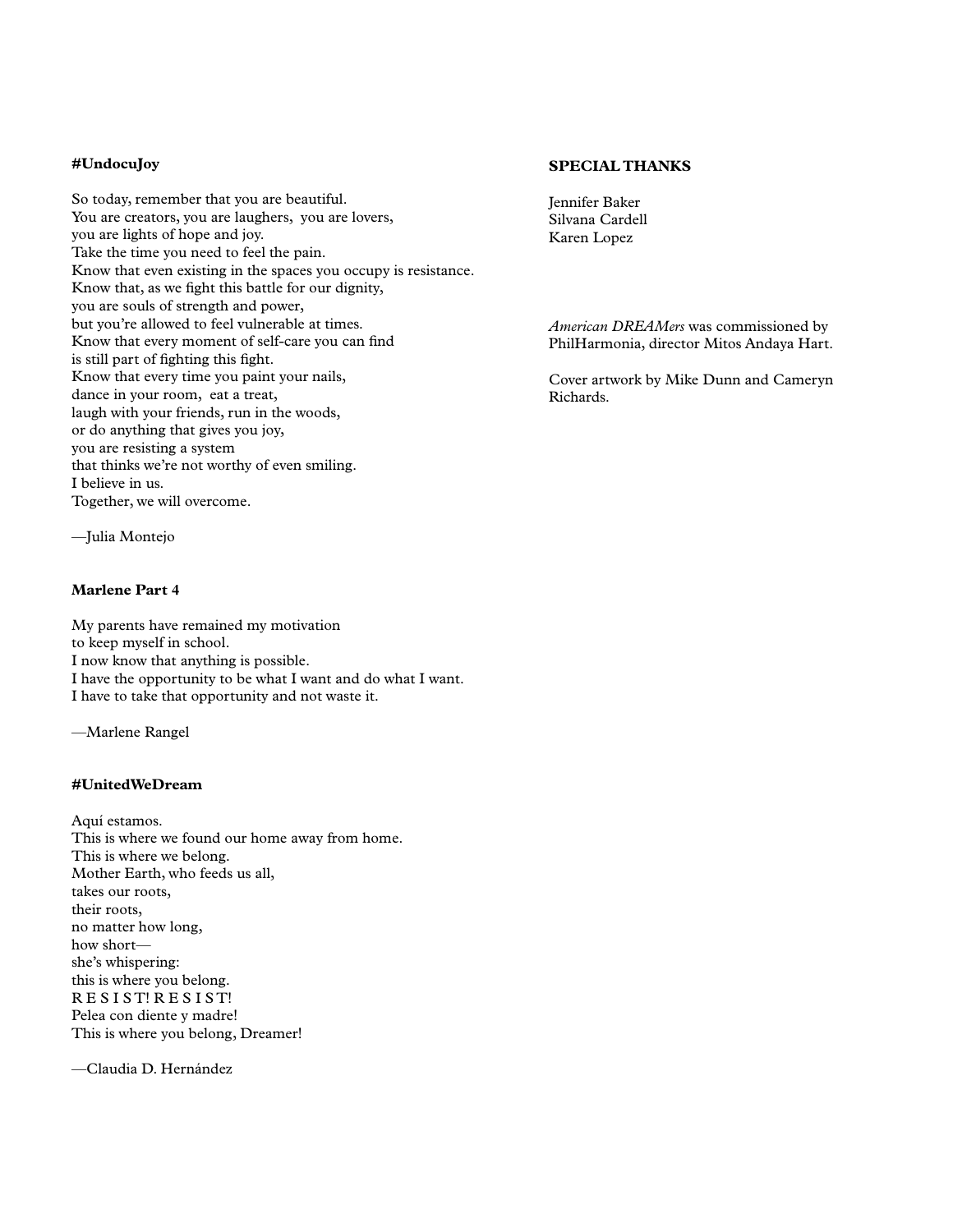# Marlene Part 1

Text by Marlene Rangel<br>
Music by Melissa Dunphy

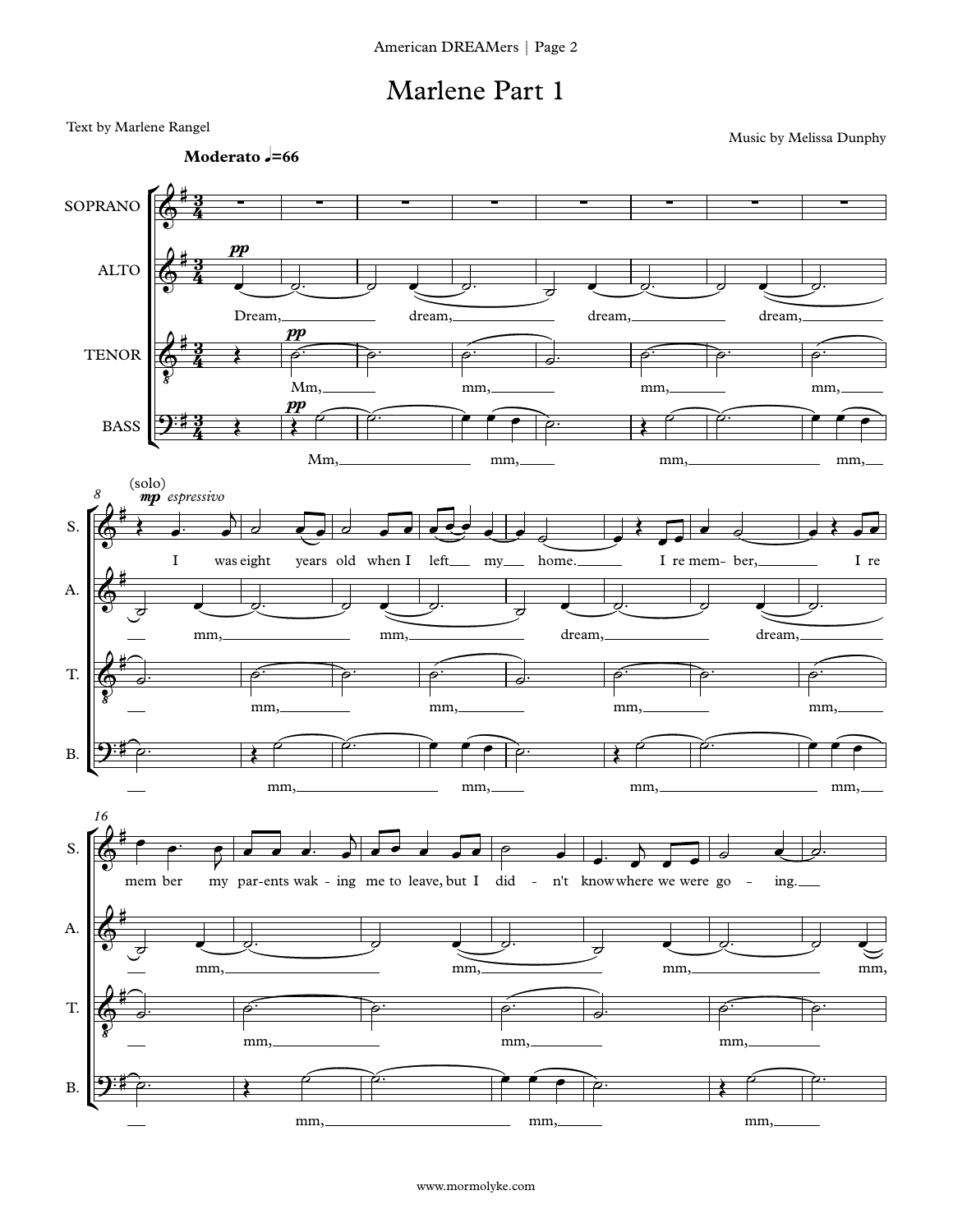

AUDIO CUE: bus pulling away Overlapping beginning of next mvmt.

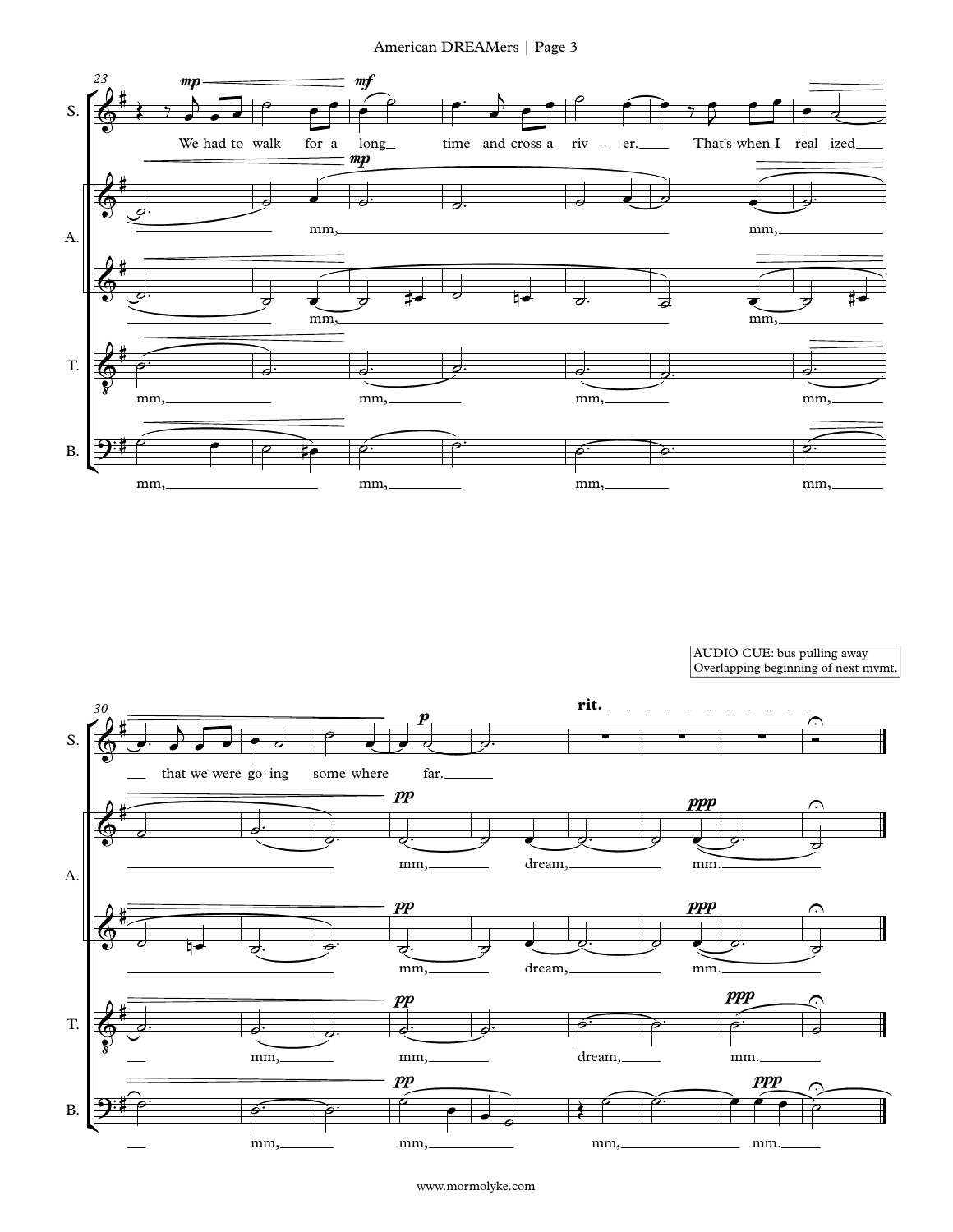Javier Zamora, "Dancing in Buses" from *Unaccompanied*. Copyright © 2017 by Javier Zamora. Used with the permission of The Permissions Company, Inc., on behalf of Copper Canyon Press www.coppercanyonpress.org. All rights reserved worldwide.

# Dancing in Buses

Text by Javier Zamora

Music by Melissa Dunphy

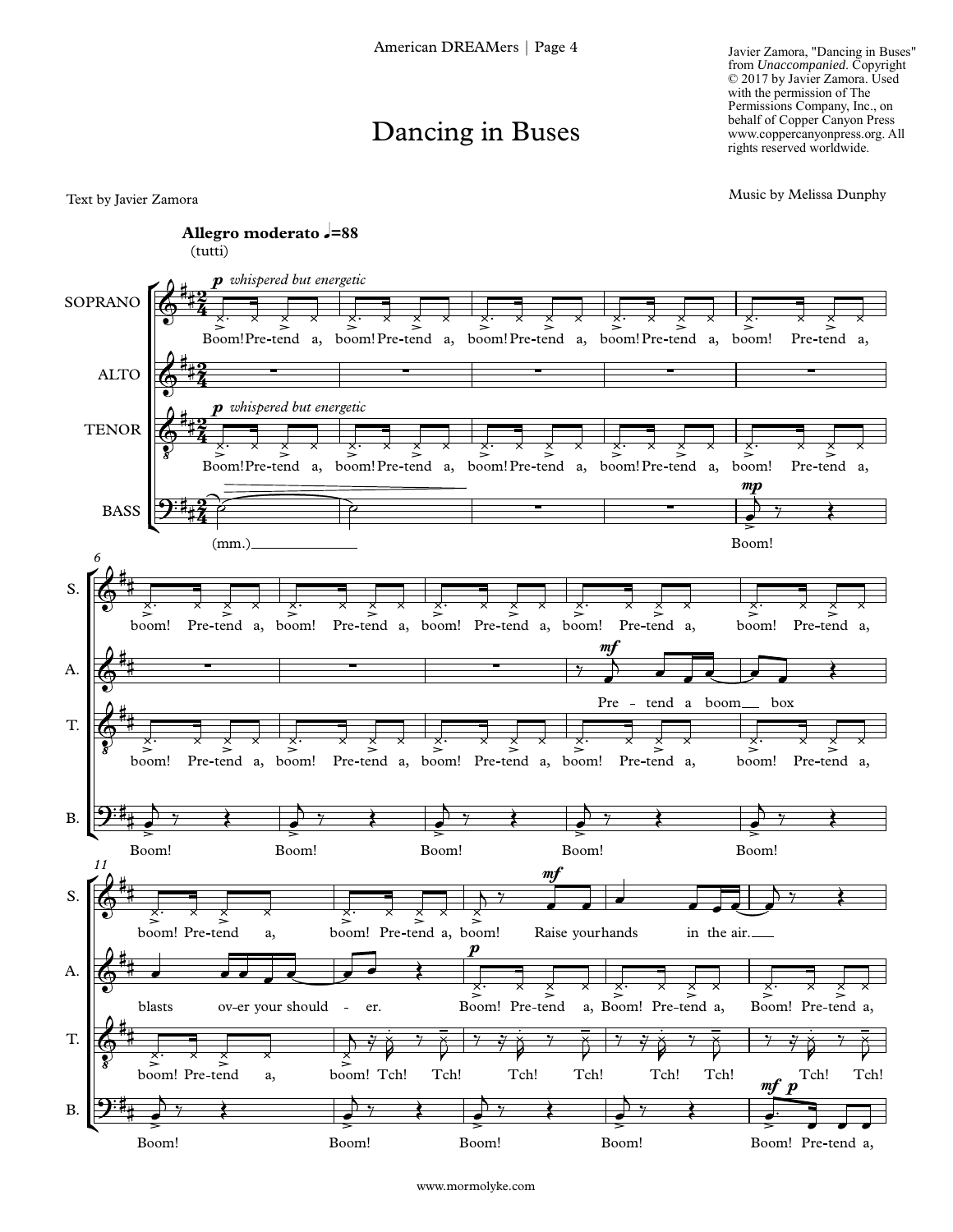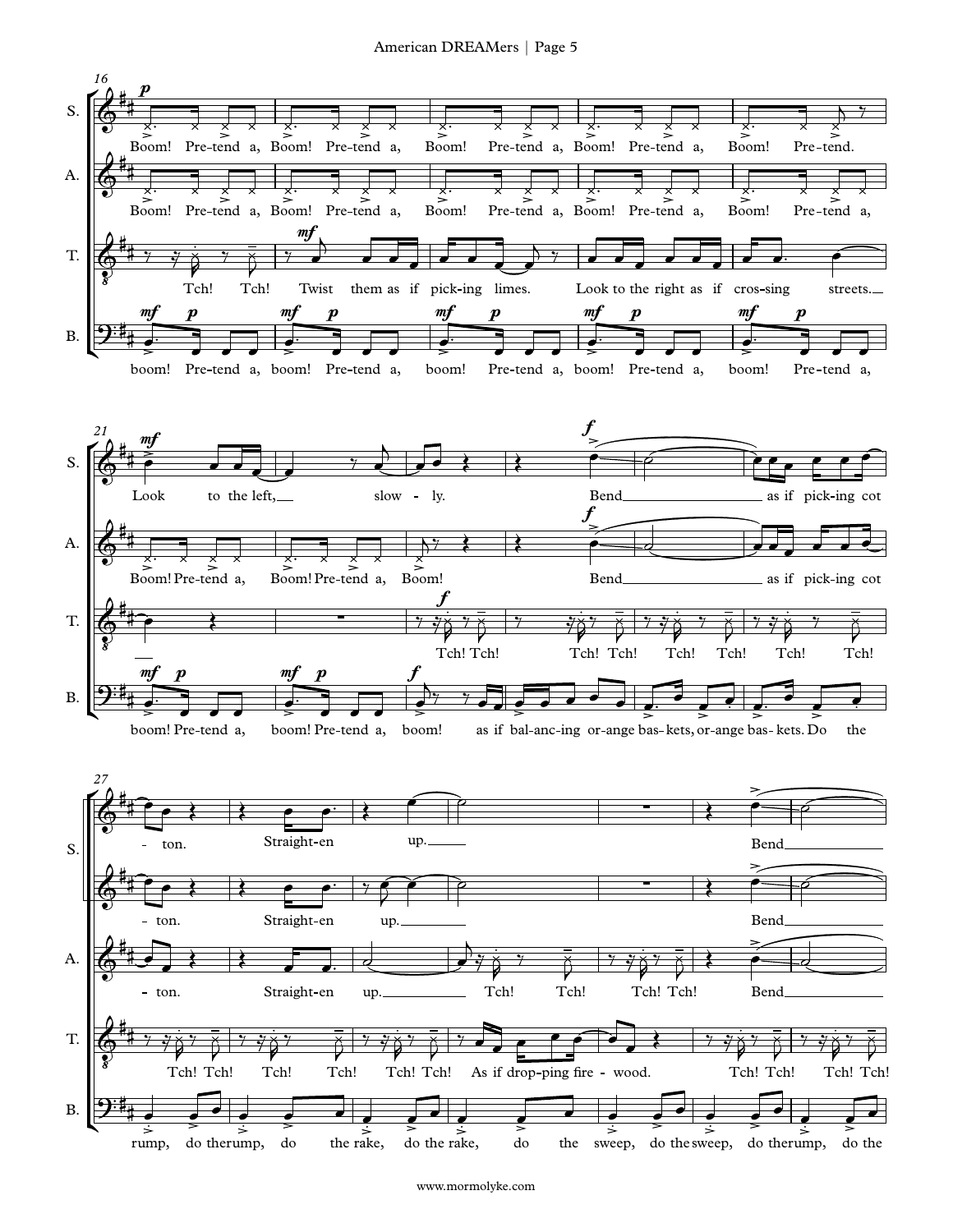

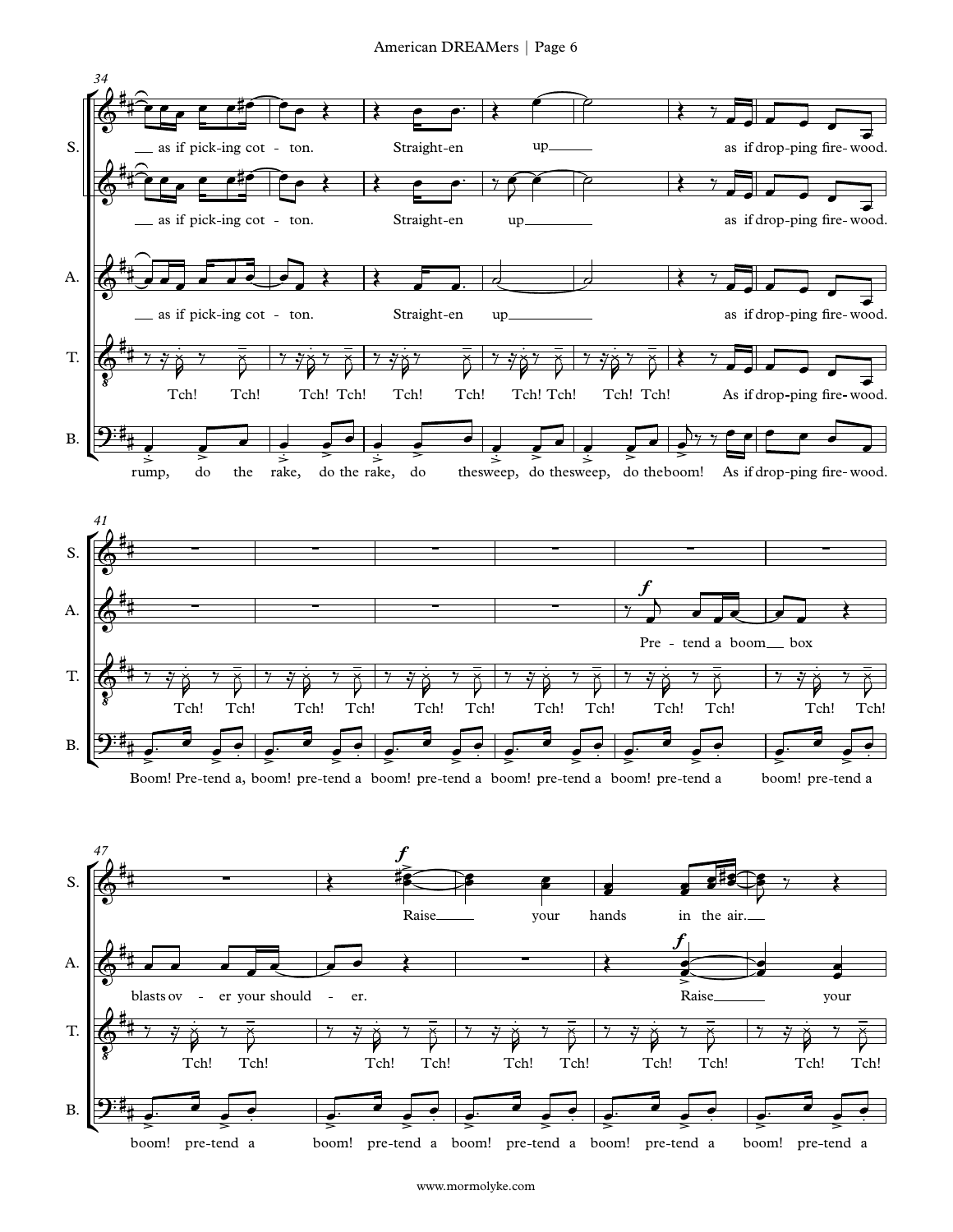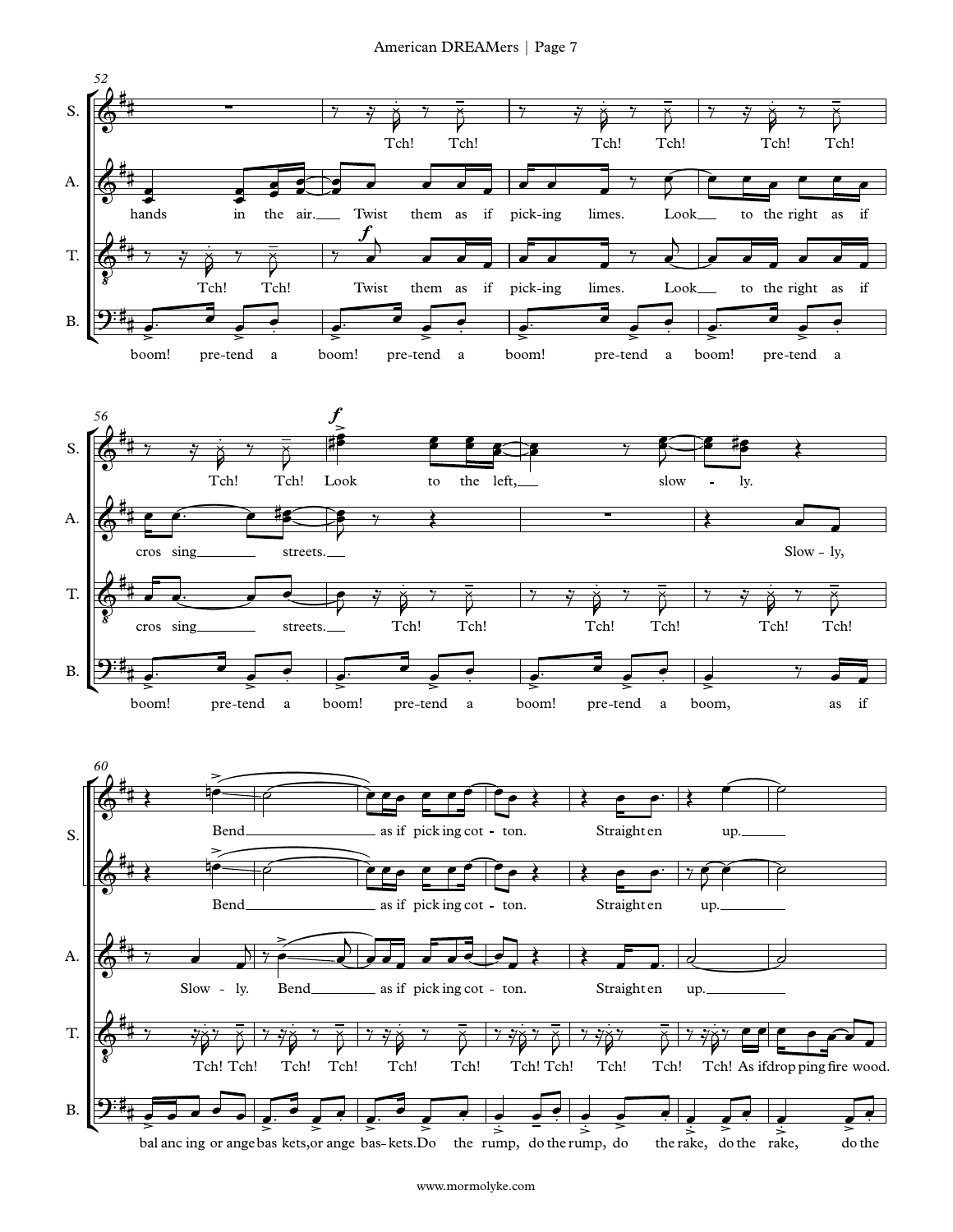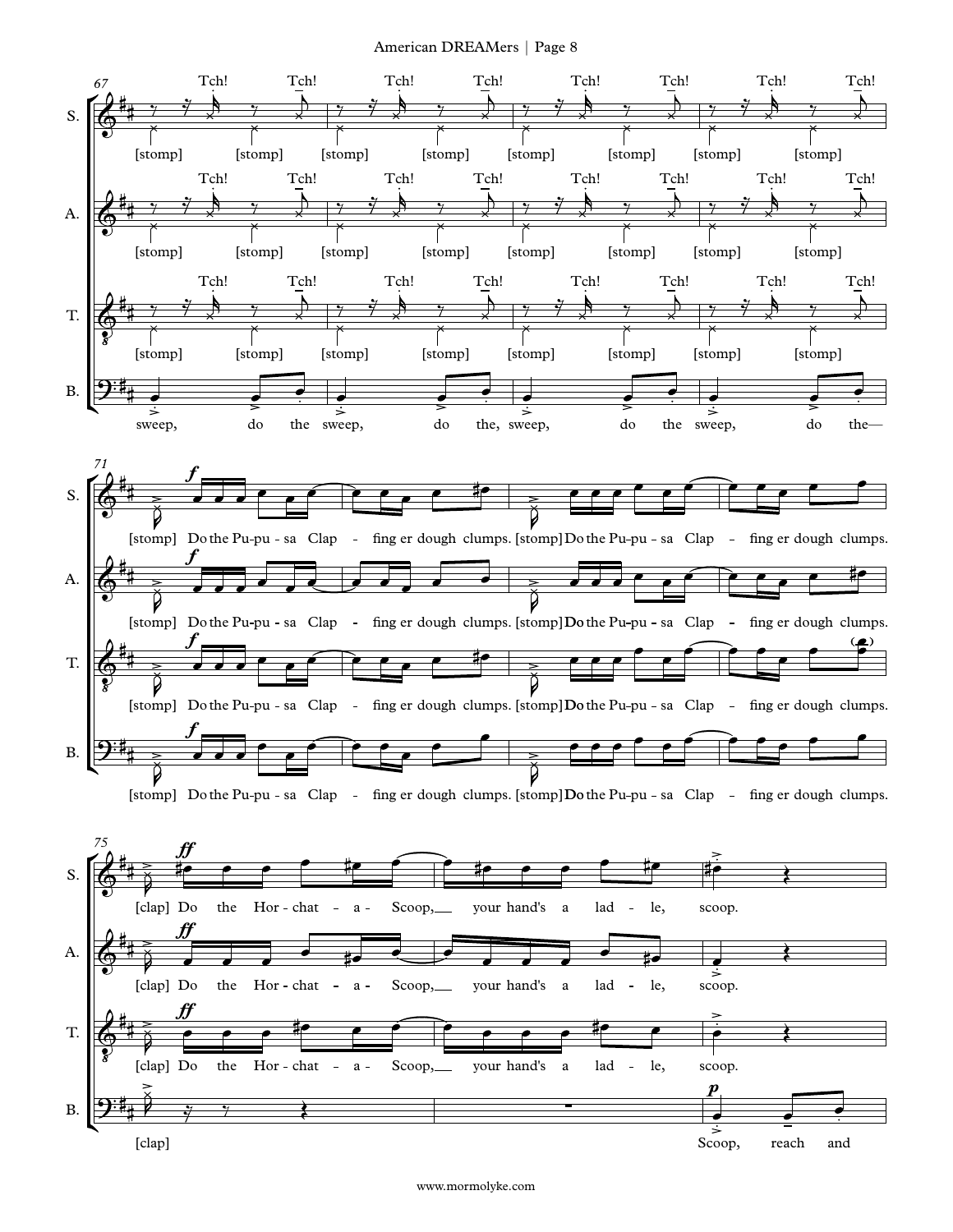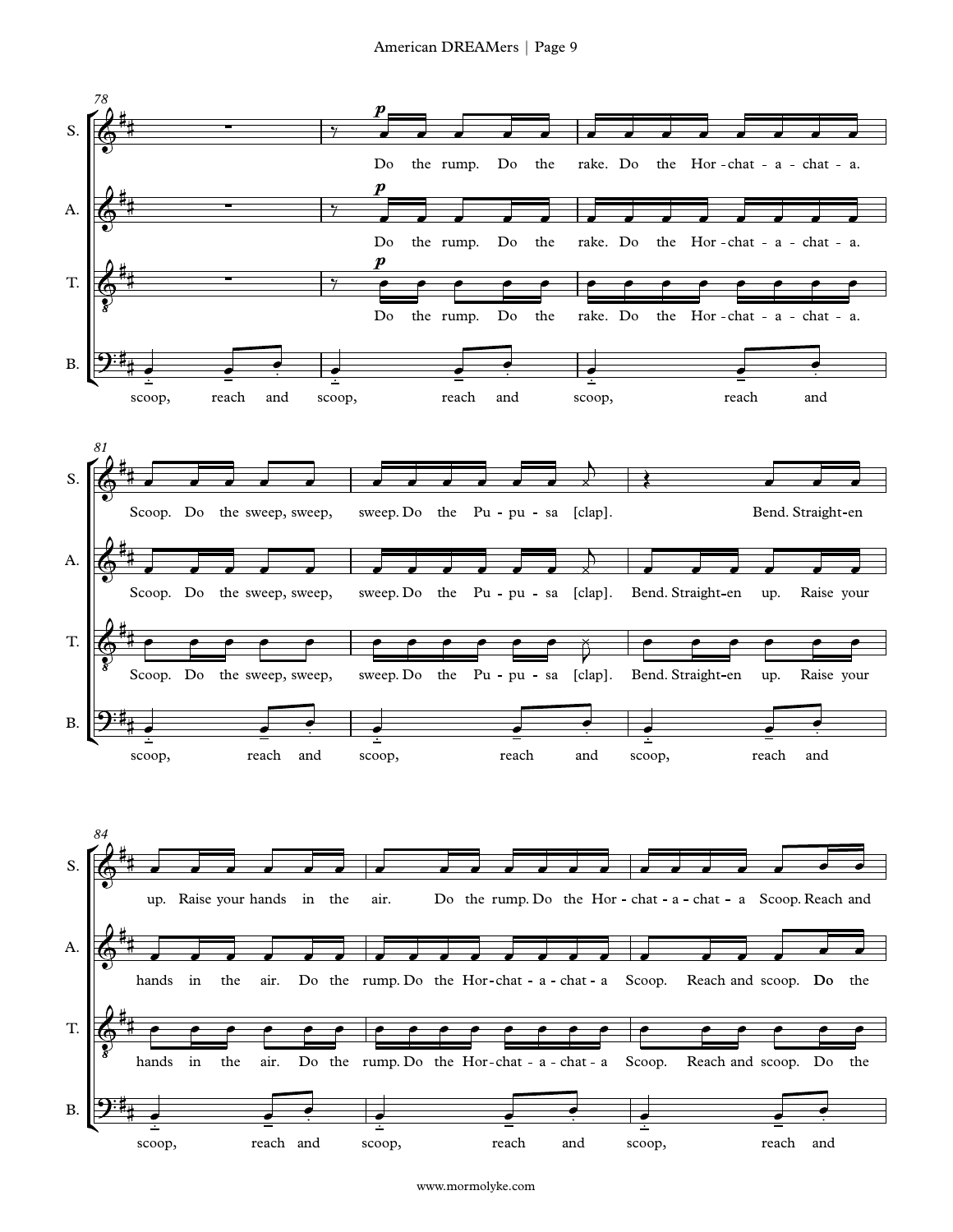

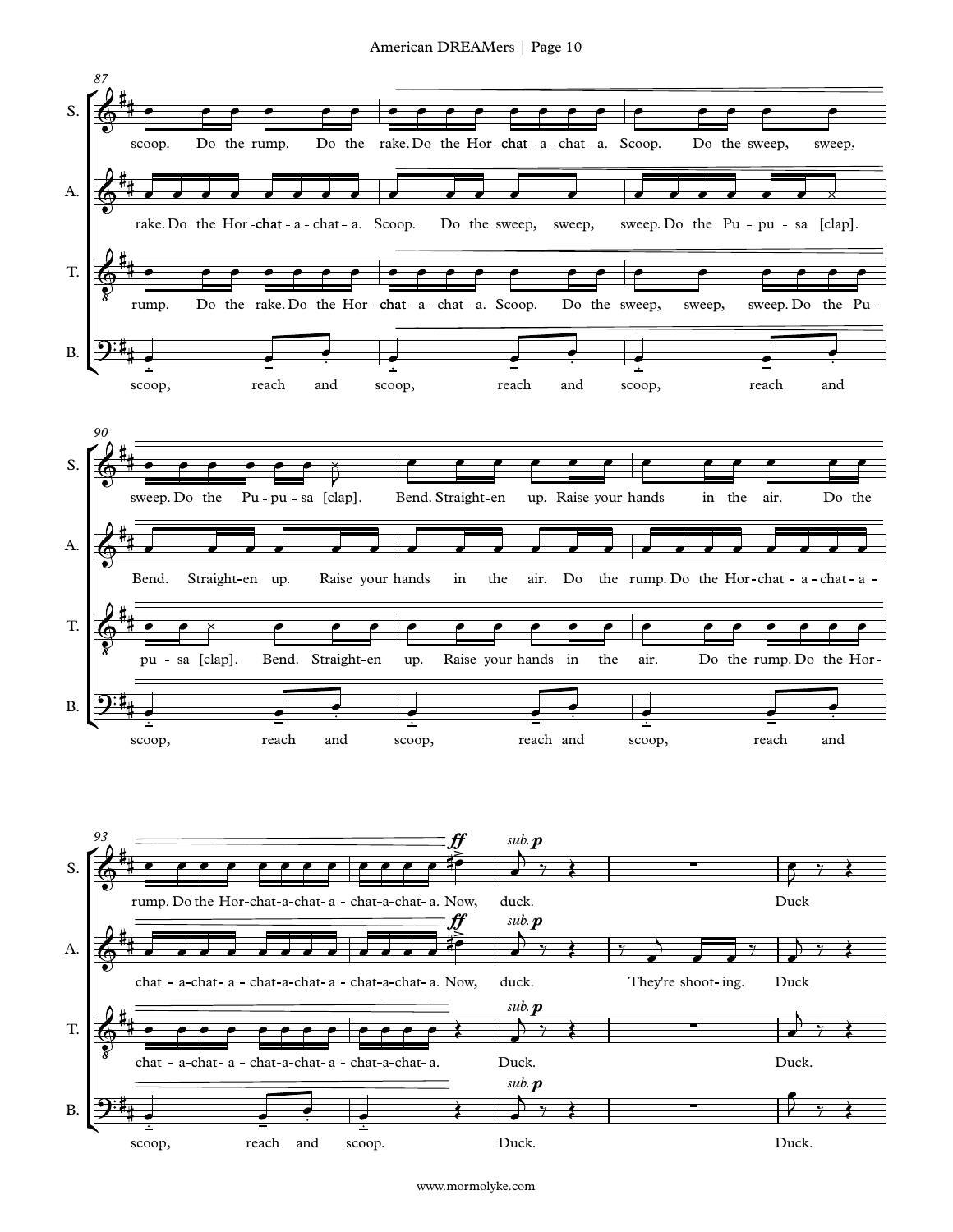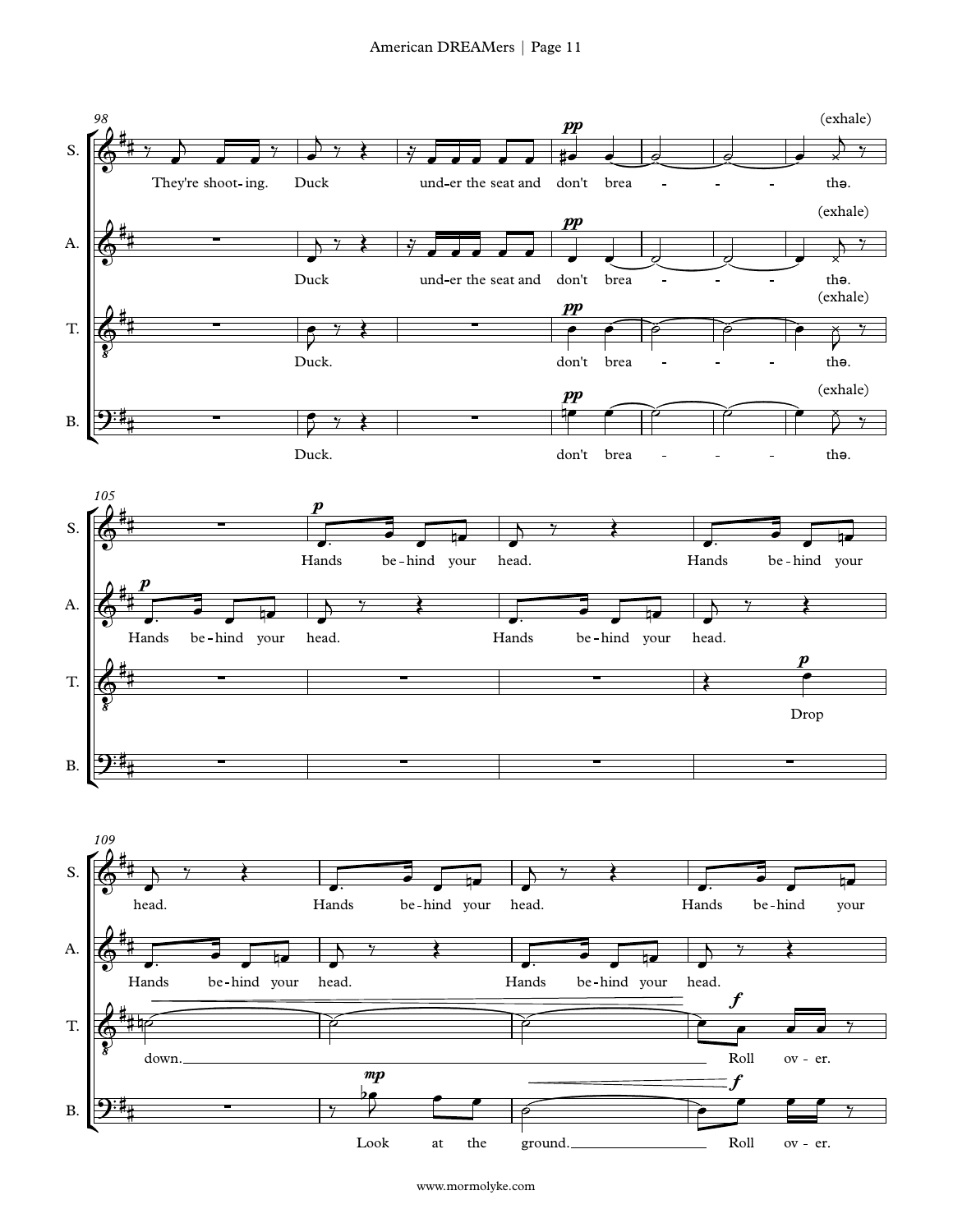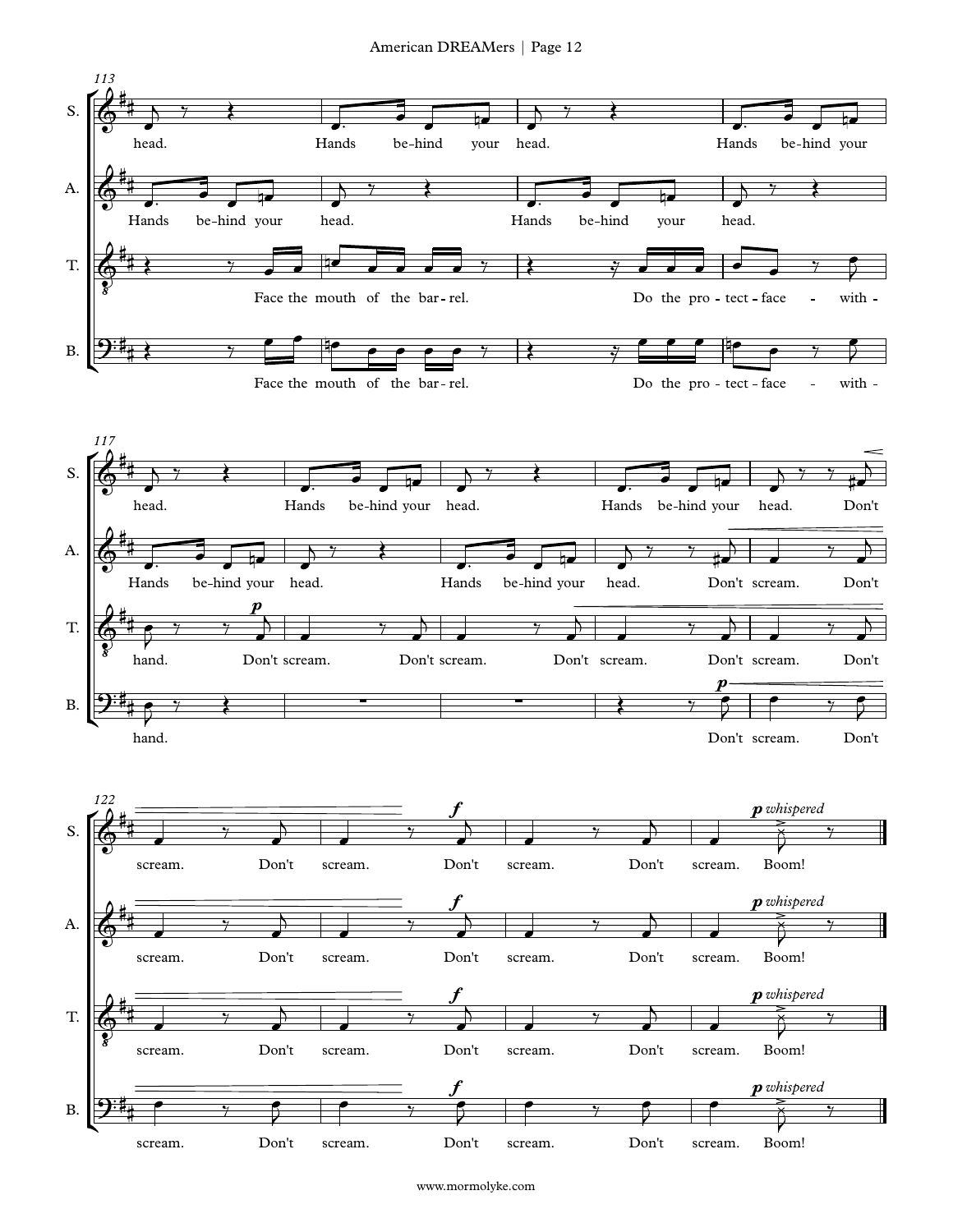Marlene Part 2

SOPRANO ALTO TENOR du pp du du, du du du du, du **Moderato**  $\sqrt{=}66$ du pp du du<u>, du, du, du, du,</u> du du My mp *espressivo* dad would come to school with me for the first few weeks S. A. T. du du du, du du du du du du, *6* du du du, du du du so I could get used to it. It was so hard... S. A. T. du du du du, du du *11* du du du I had one class - mate who was His - pan - ic. He and <u>រូ</u> 4 <u>3្</u> 3<br>4 <u>3</u> 3<br>4 Text by Marlene Rangel<br>
Music by Melissa Dunphy (solo)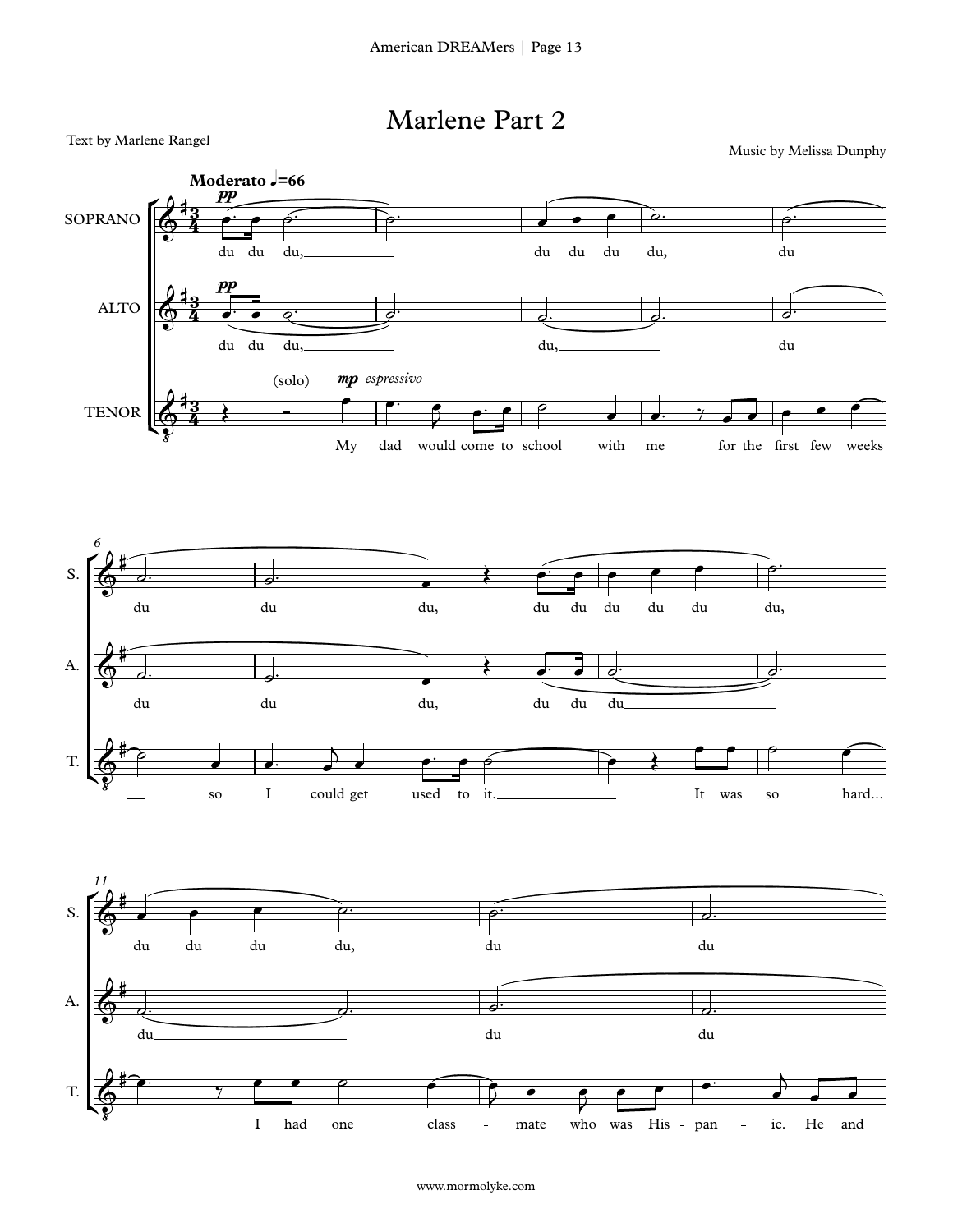



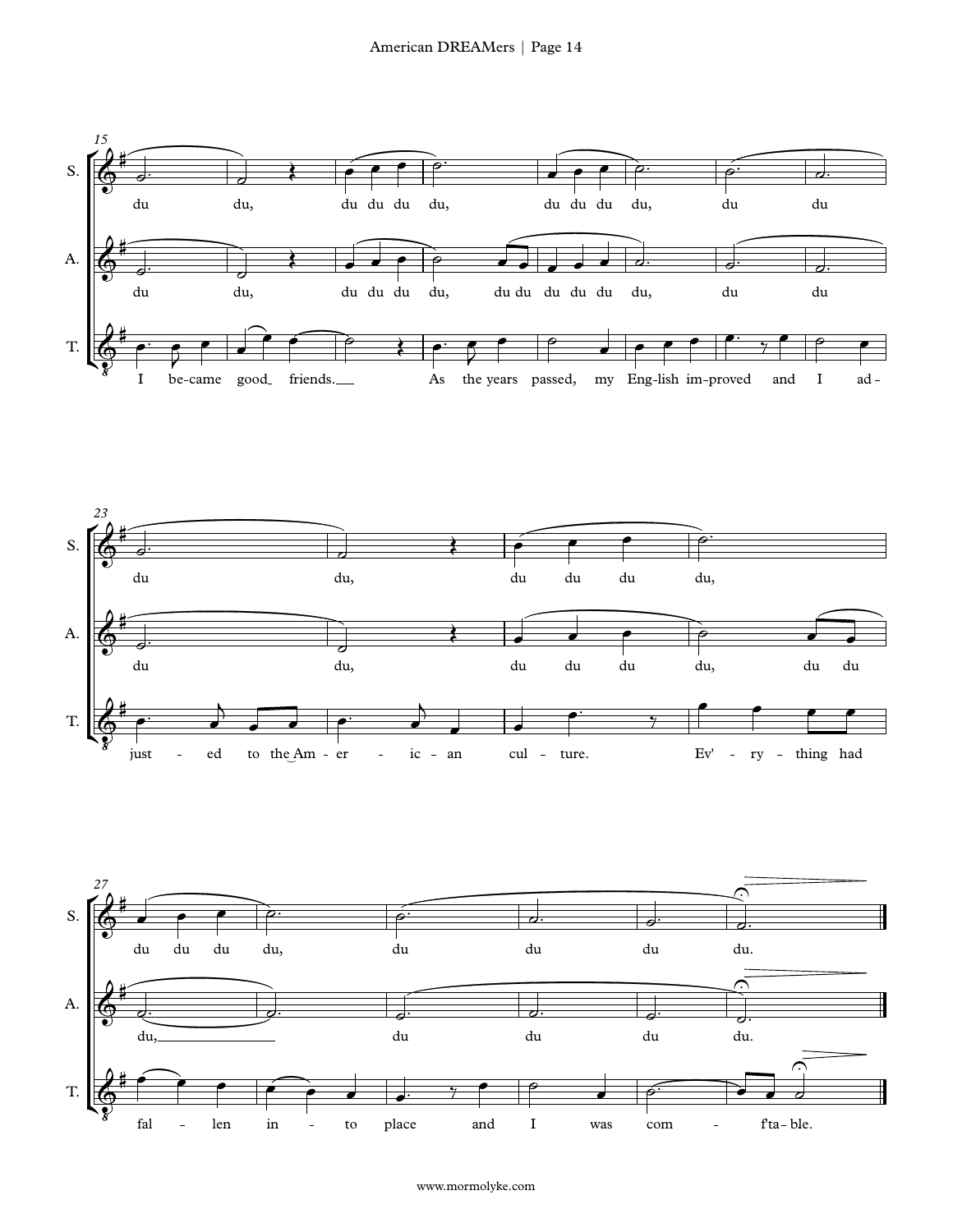

# More milk, more milk makes it better

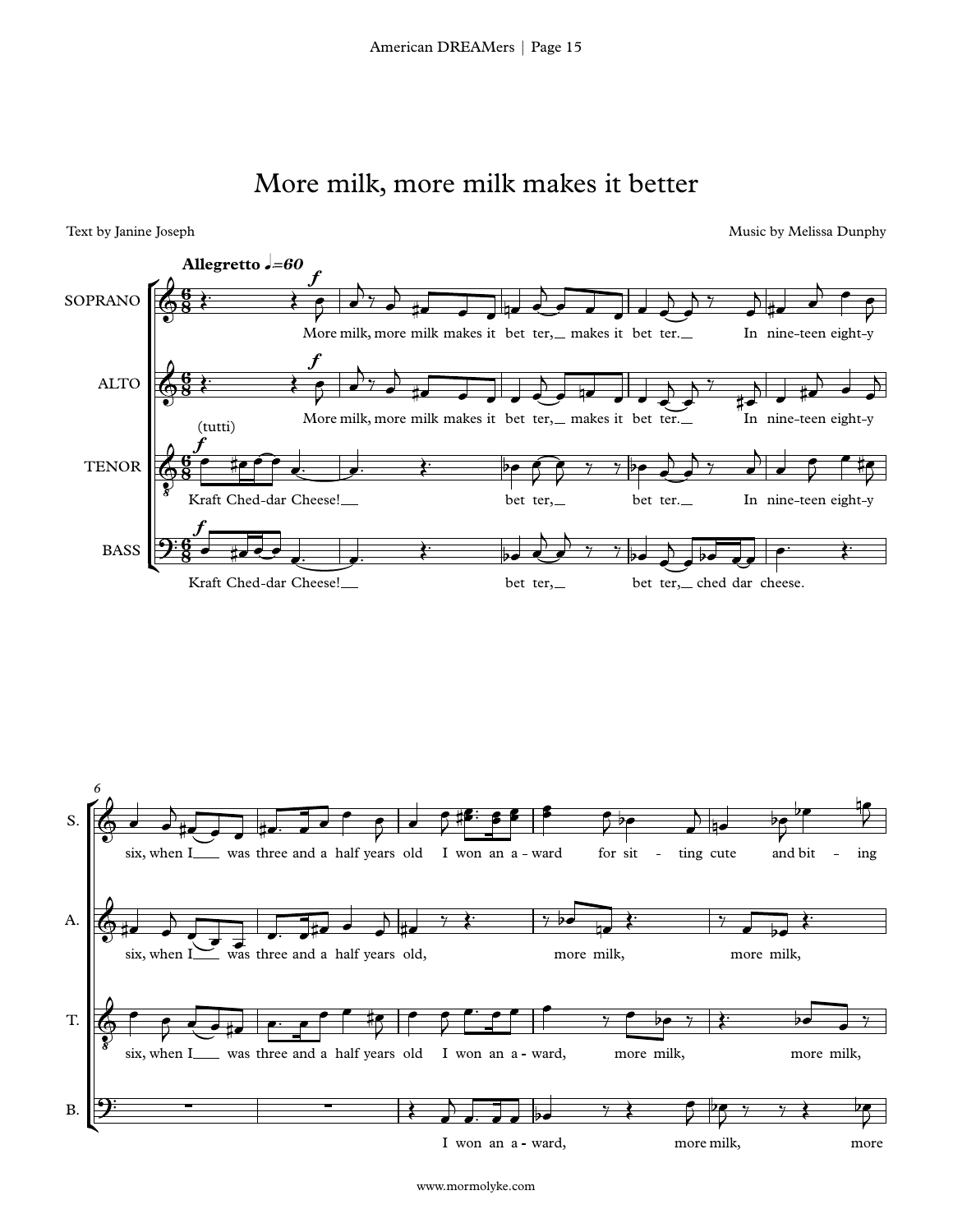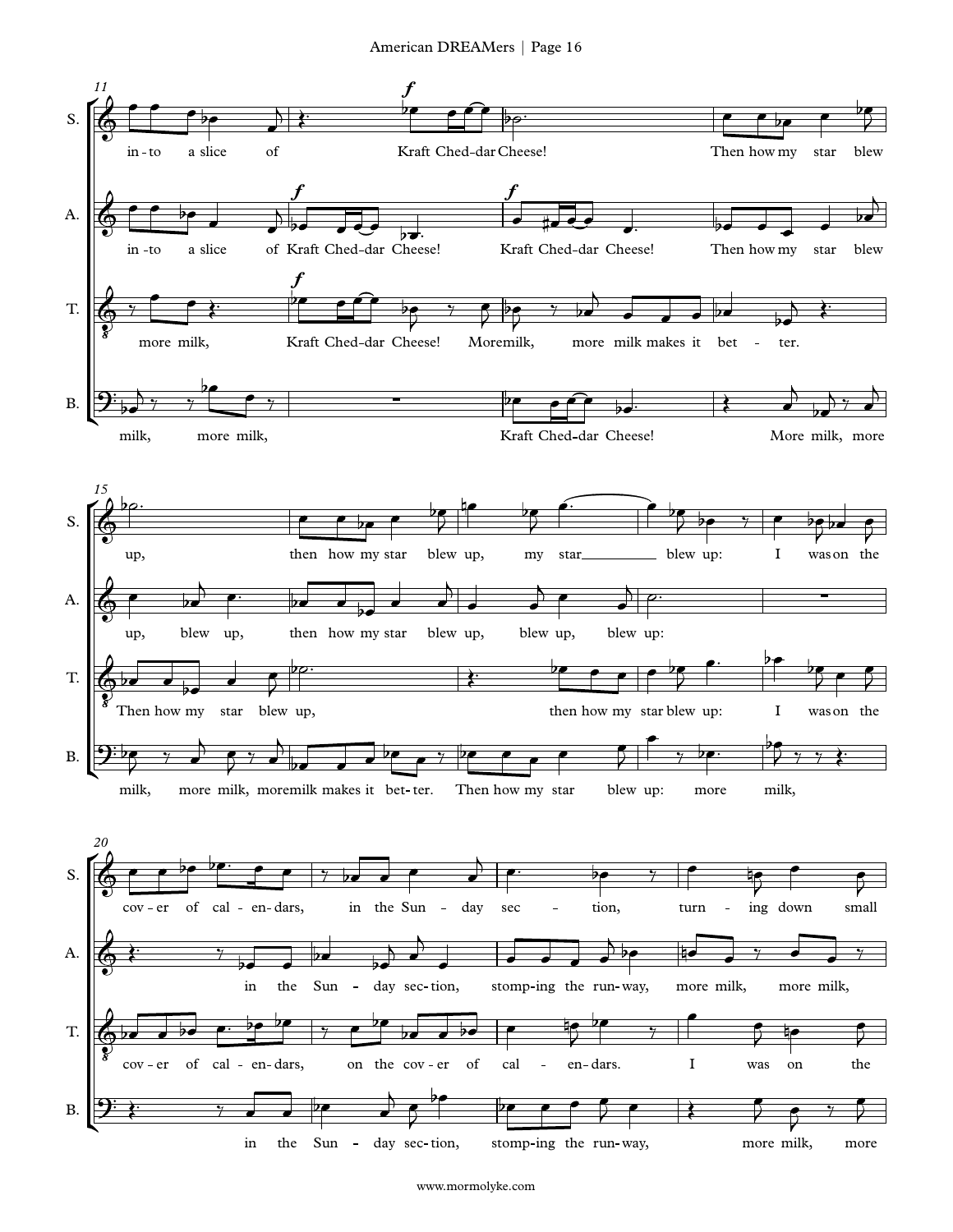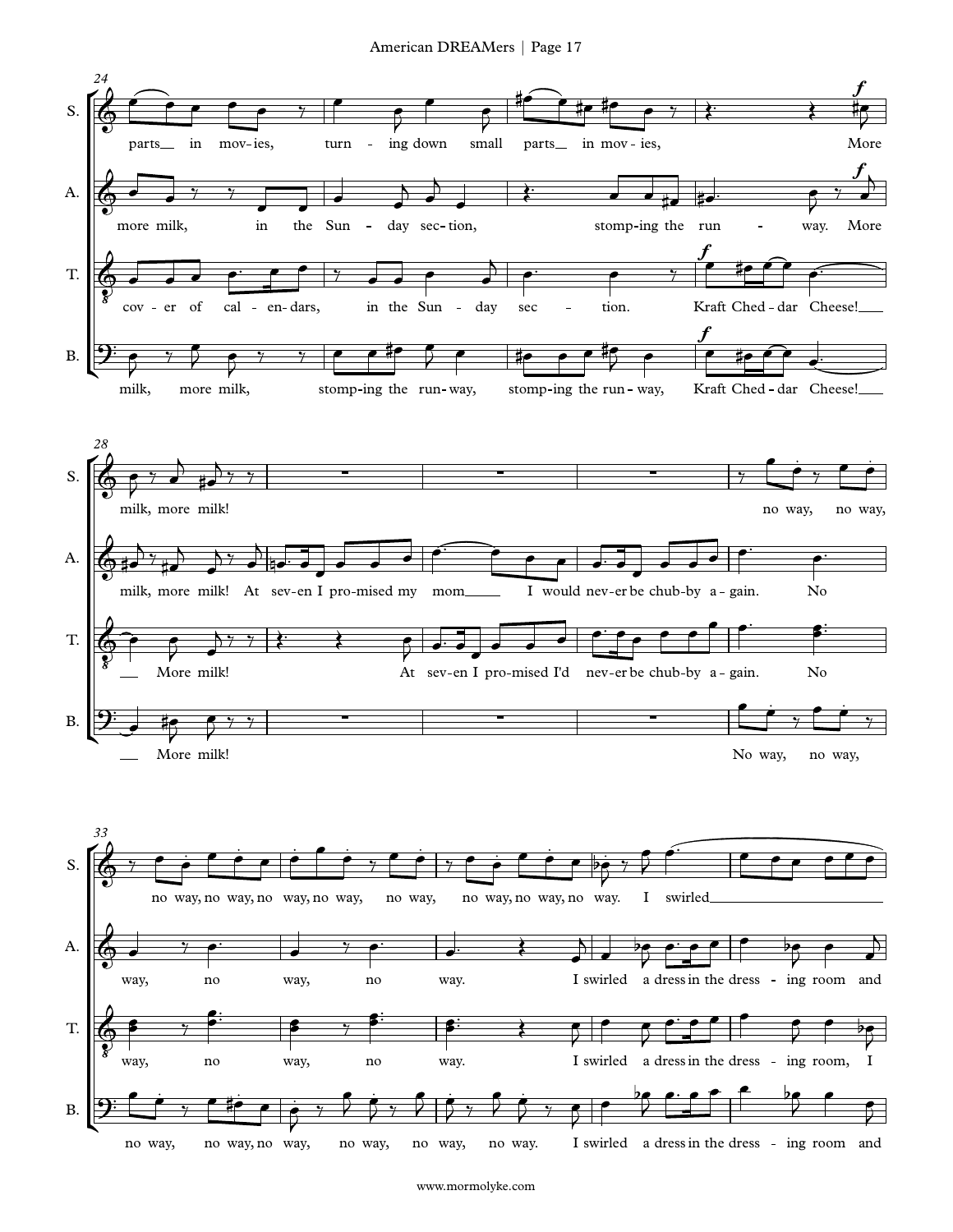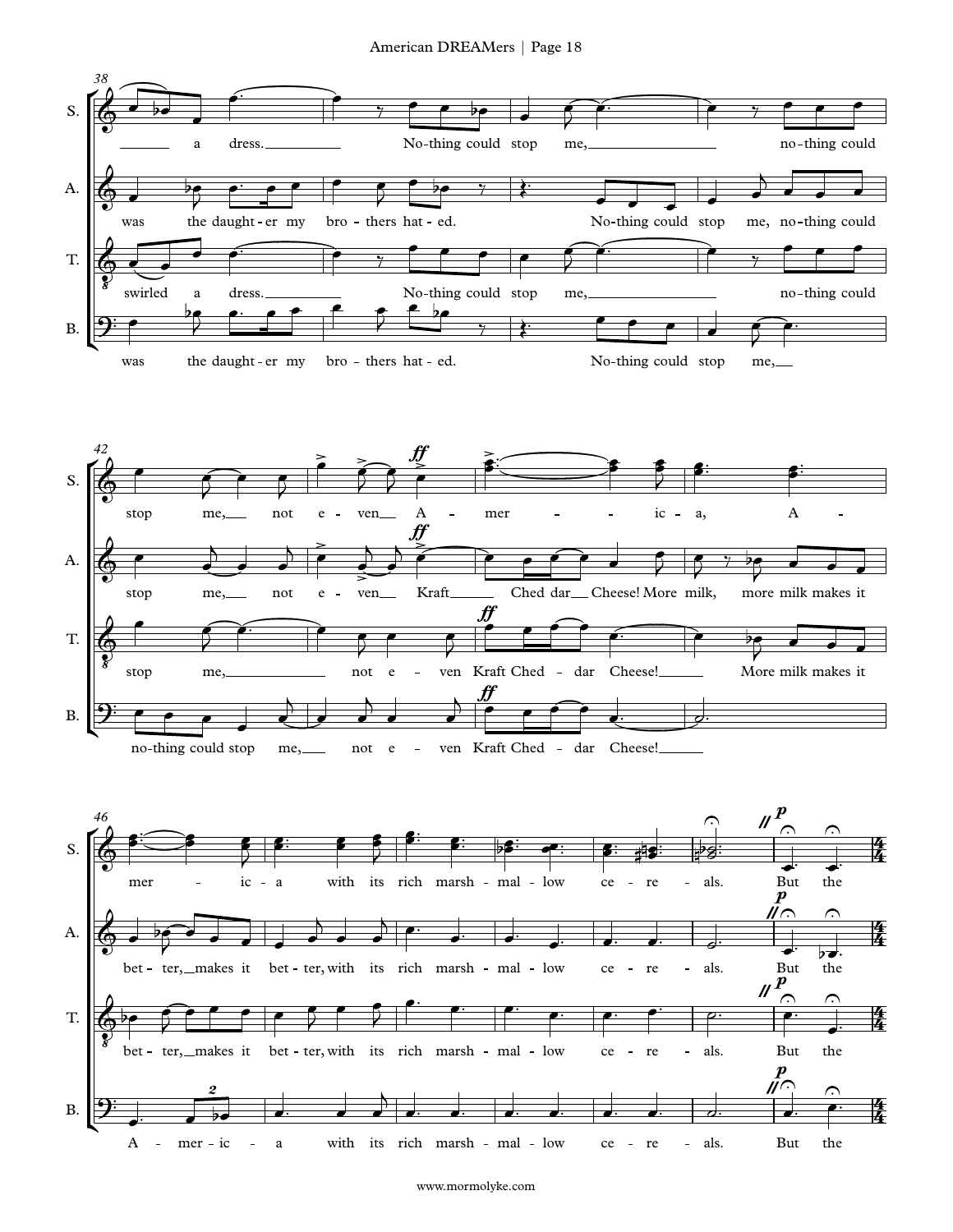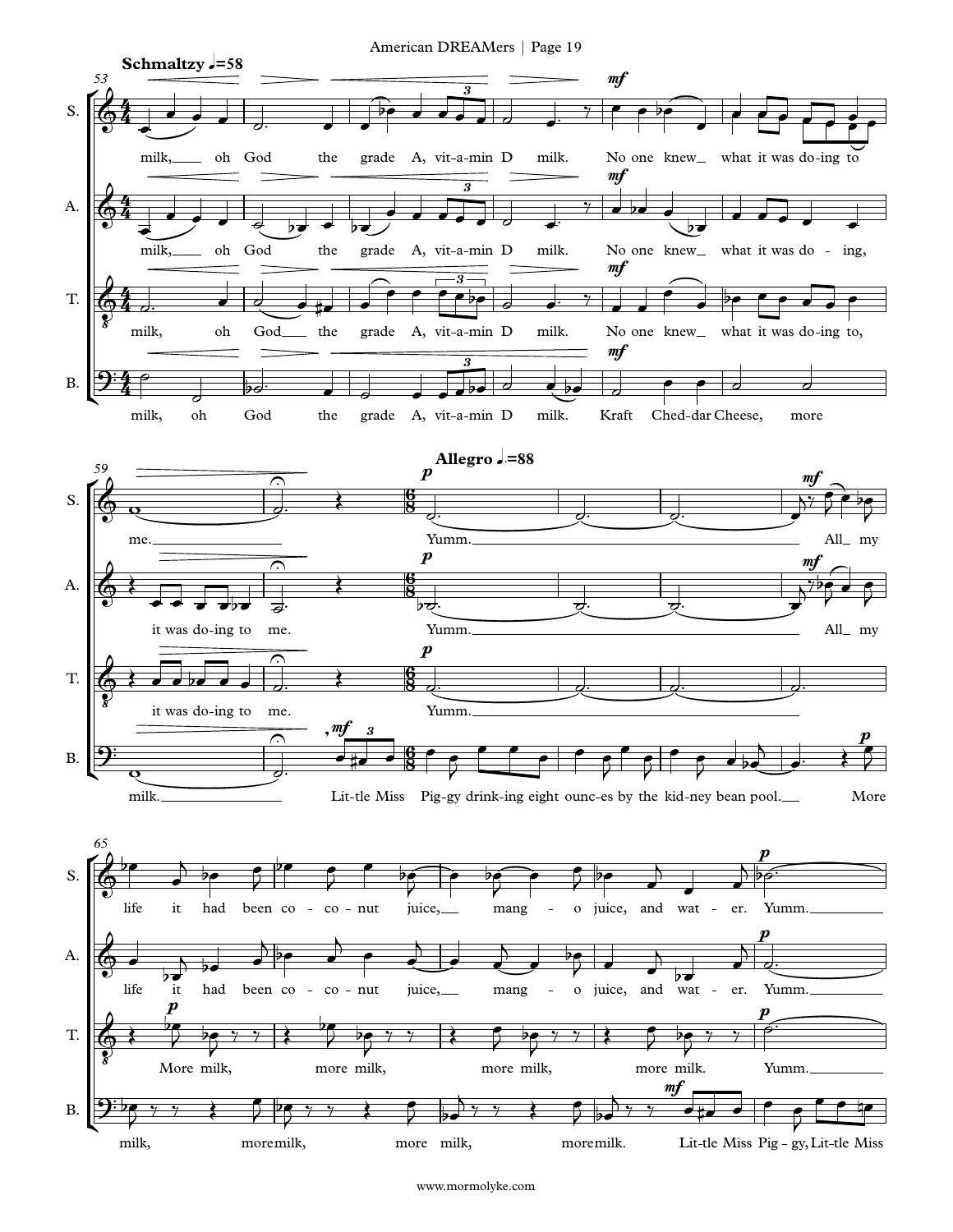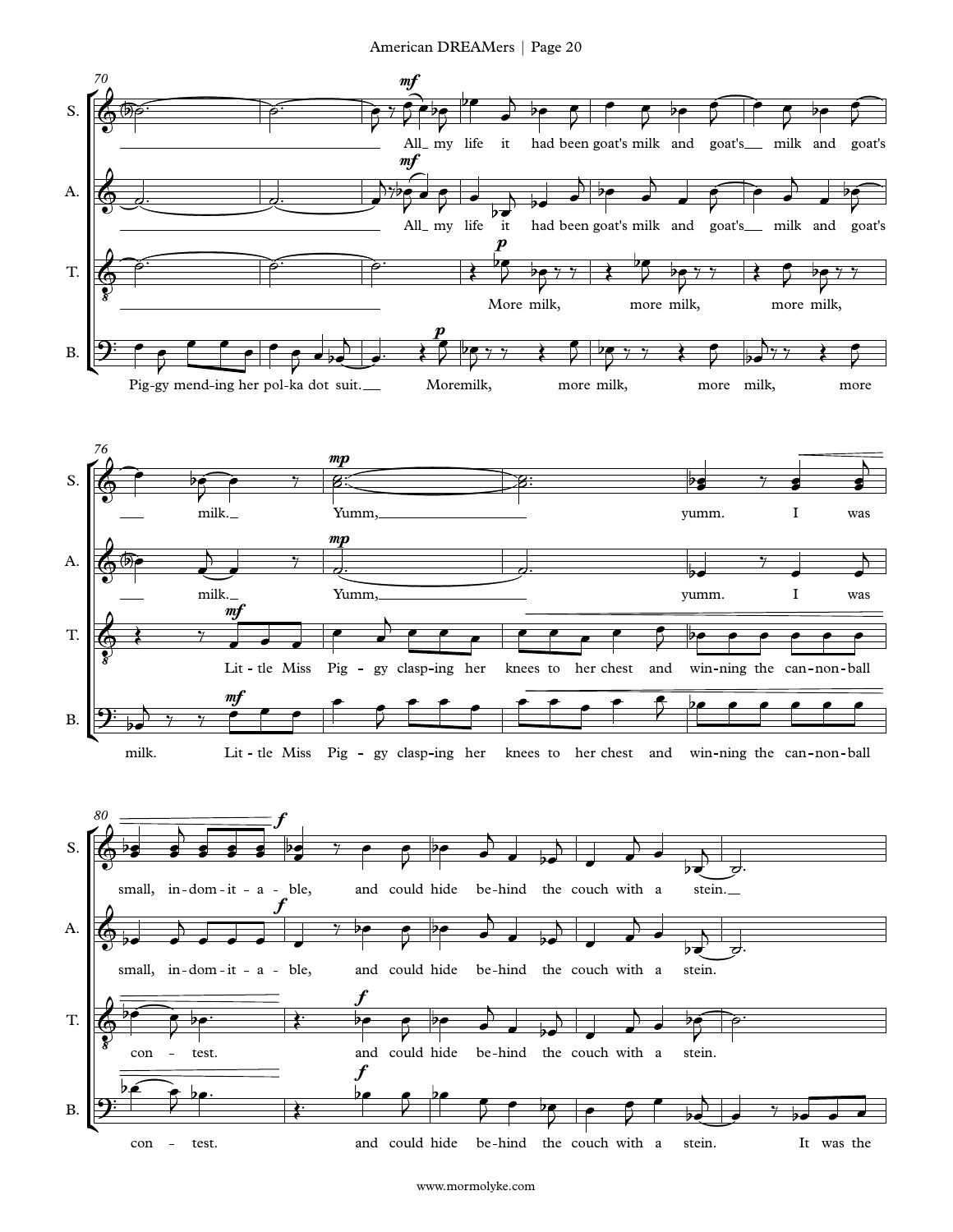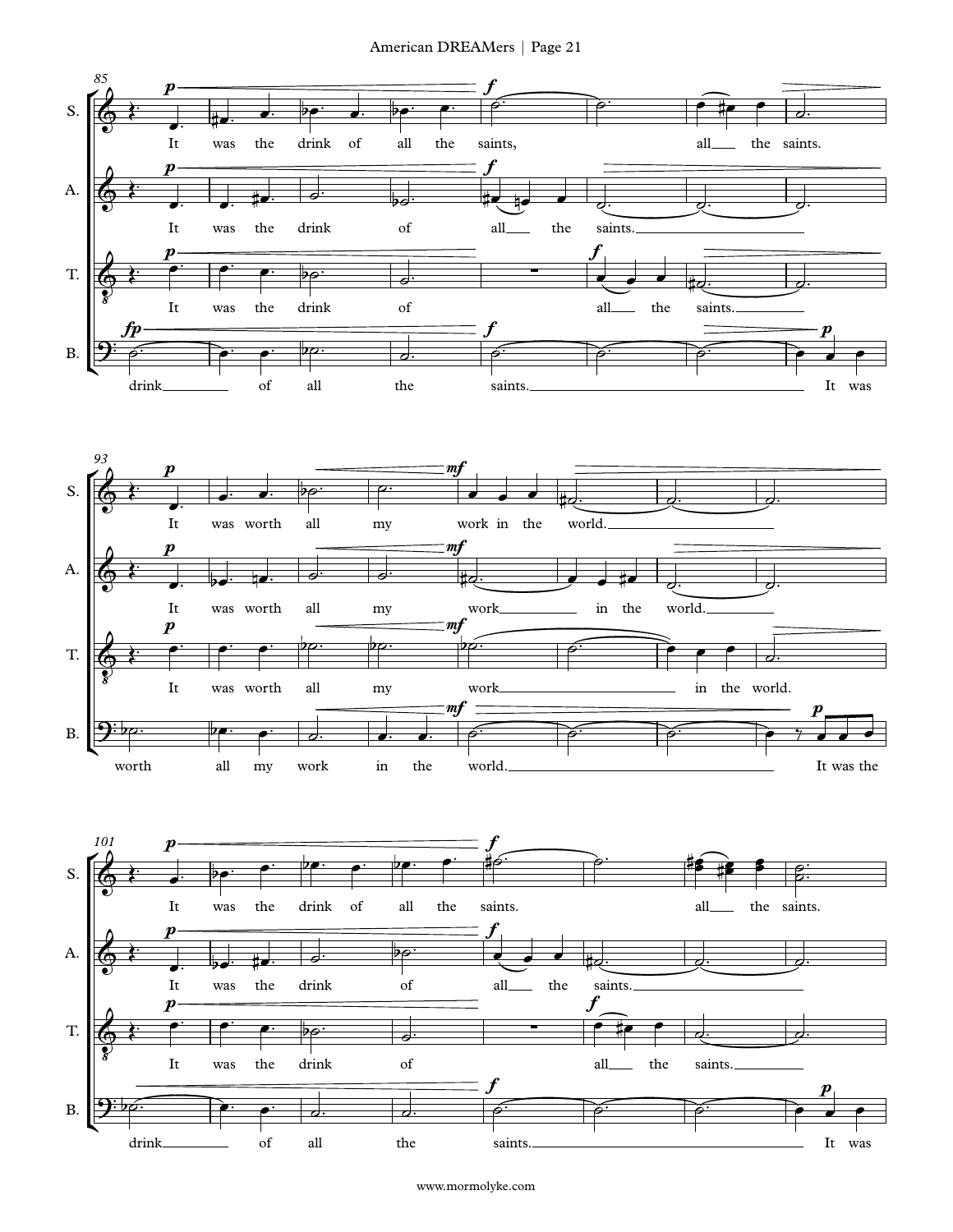

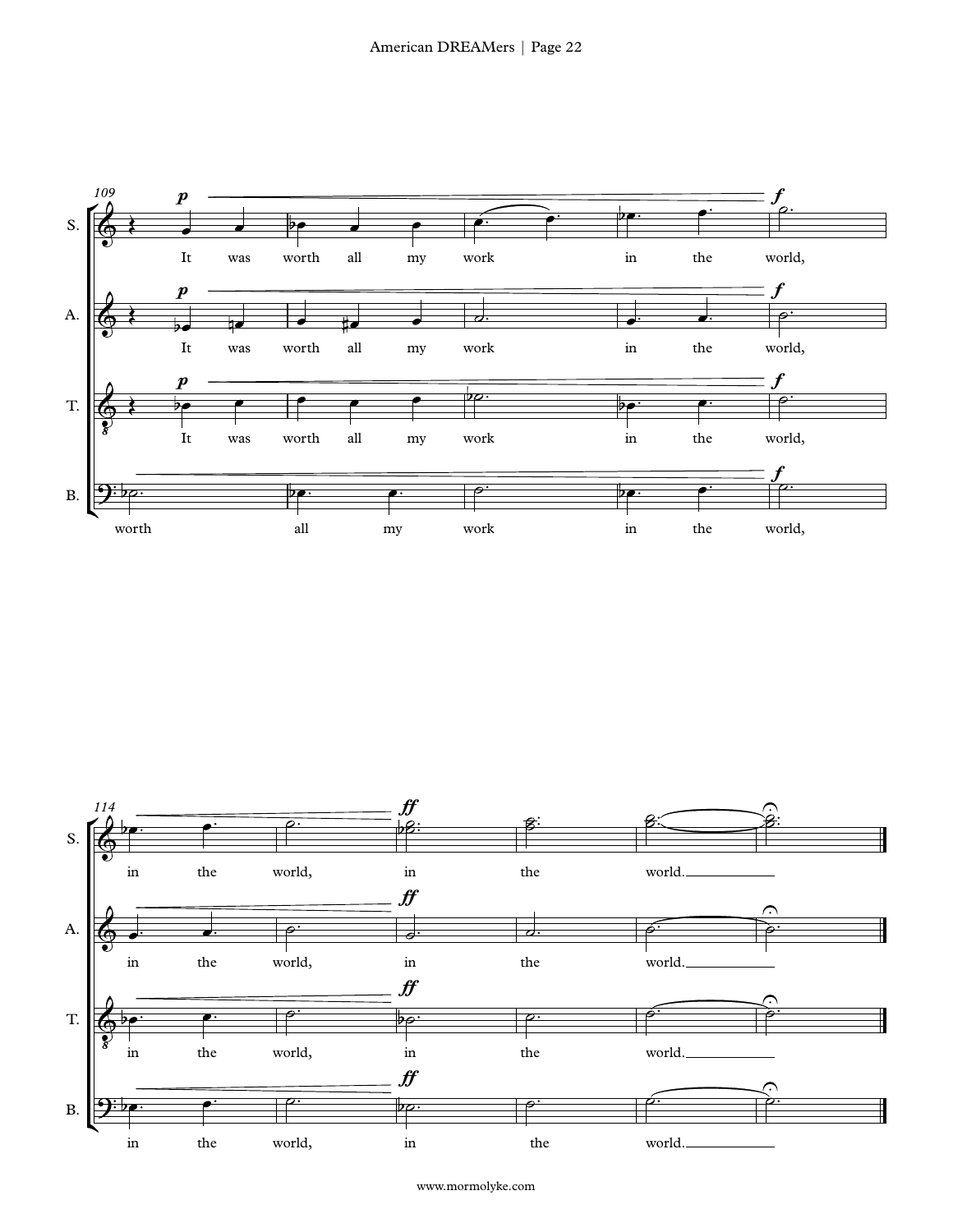# Marlene Part 3



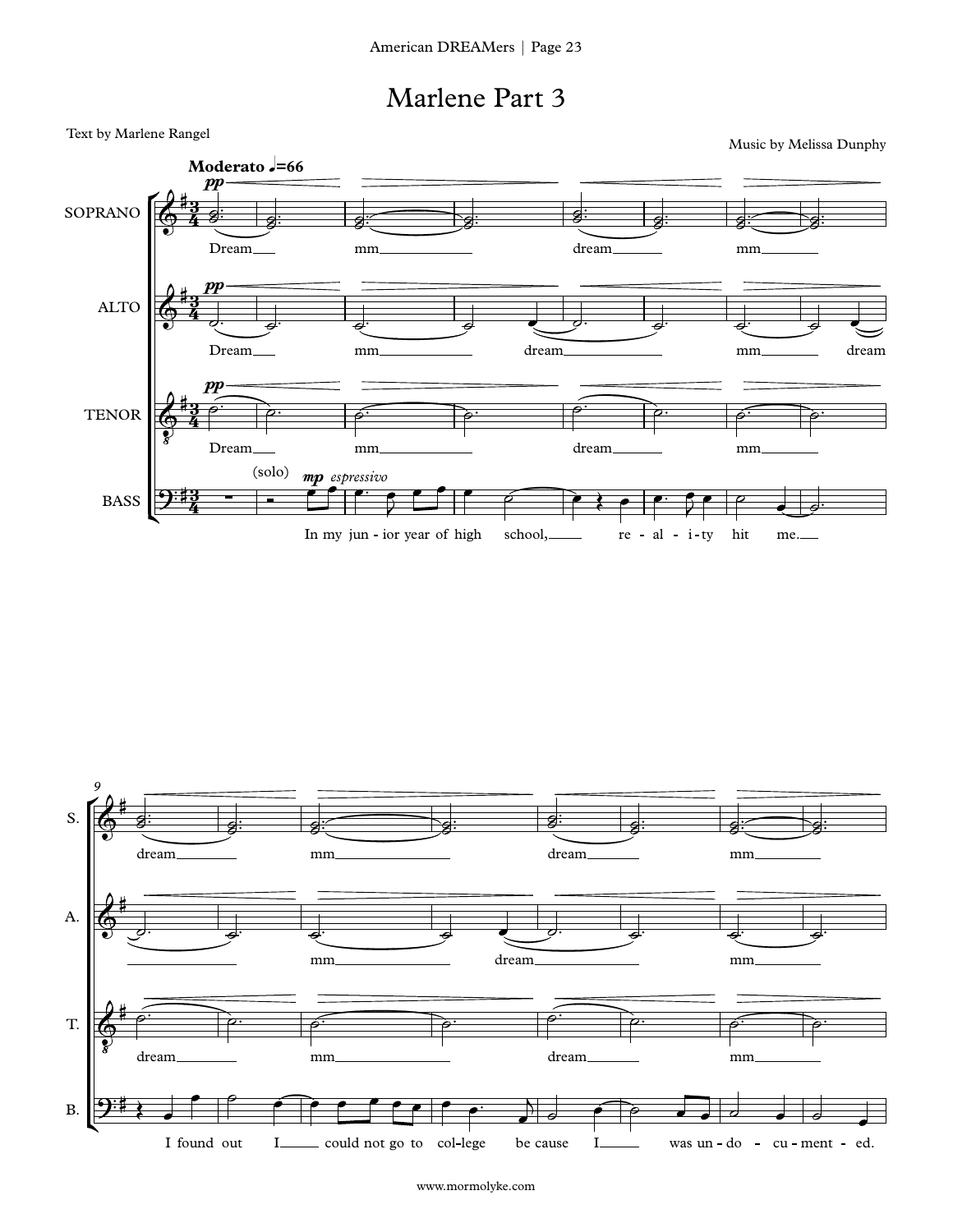

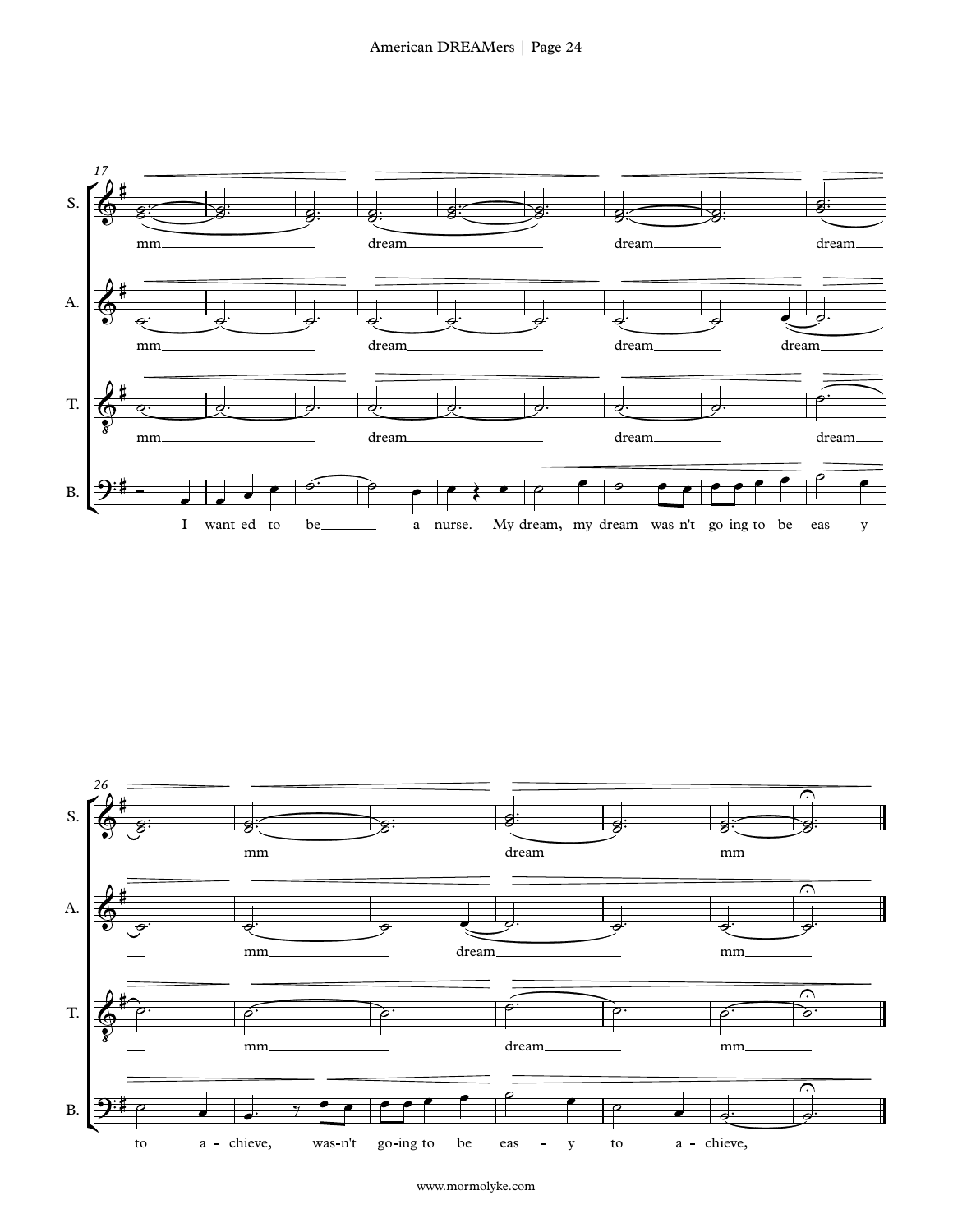

Copyright © 2018 www.mormolyke.com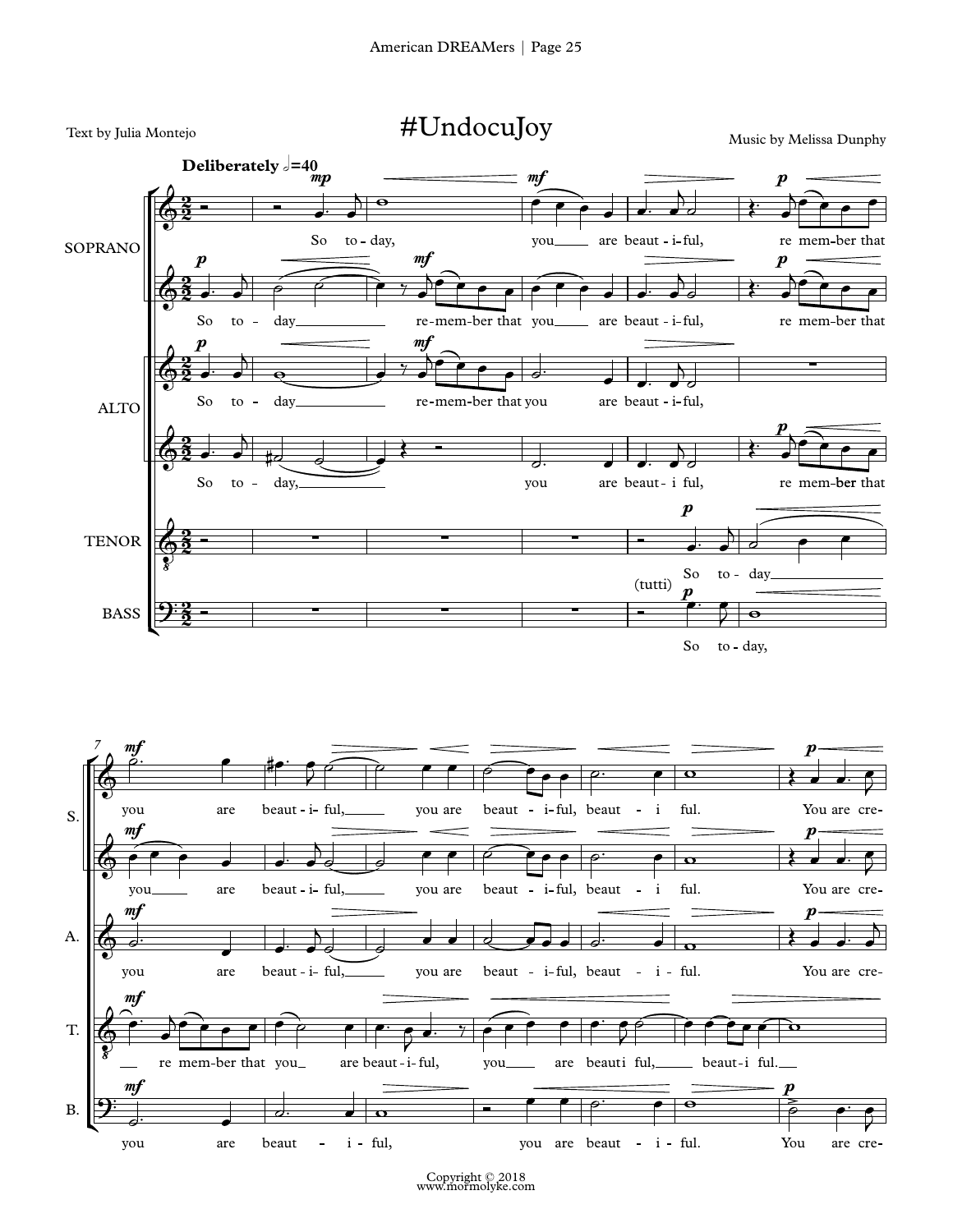

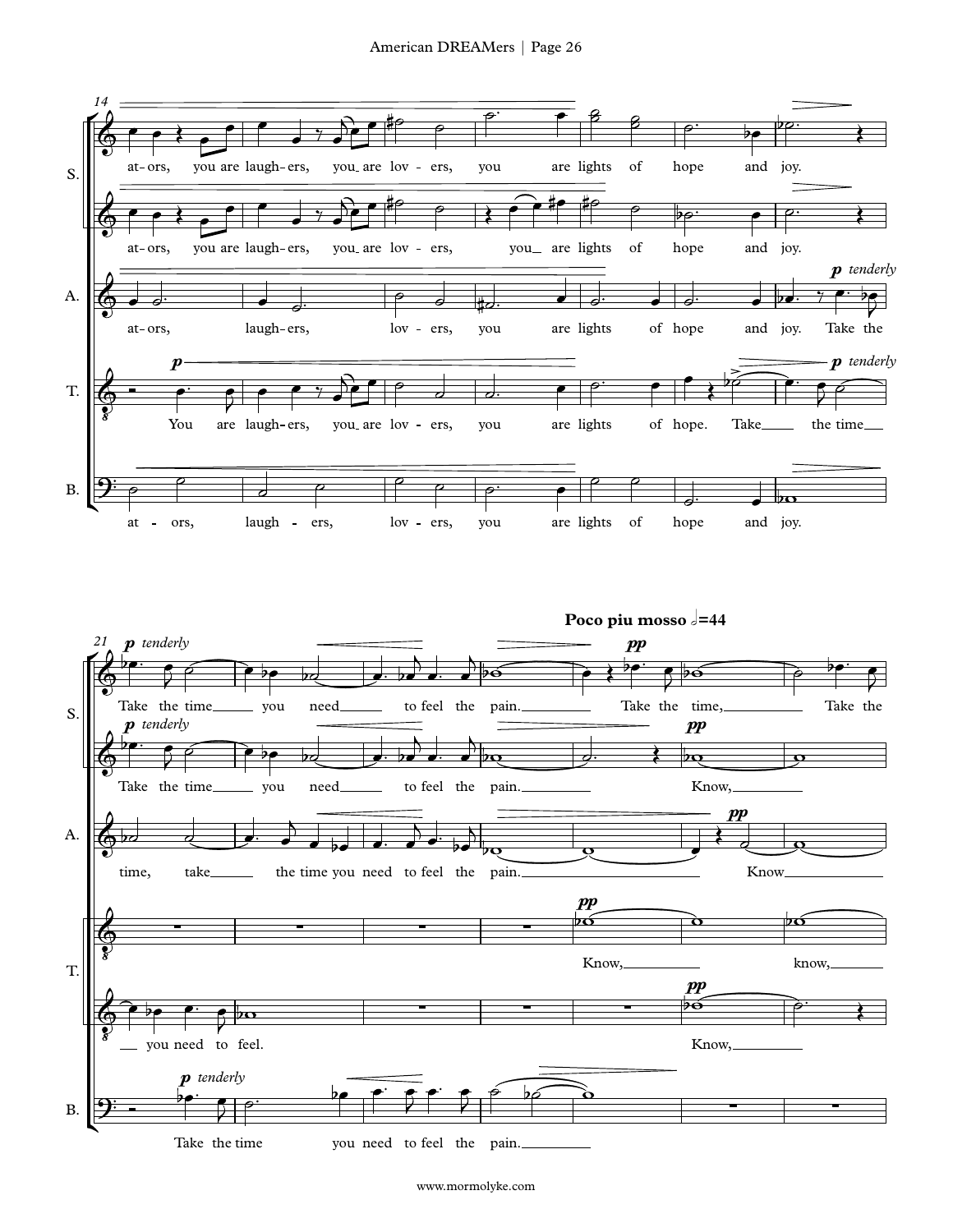

Know that ev-en ex - ist - ing in the spac - es you oc-cu-py is re - sist - ance, re - sist-ance!

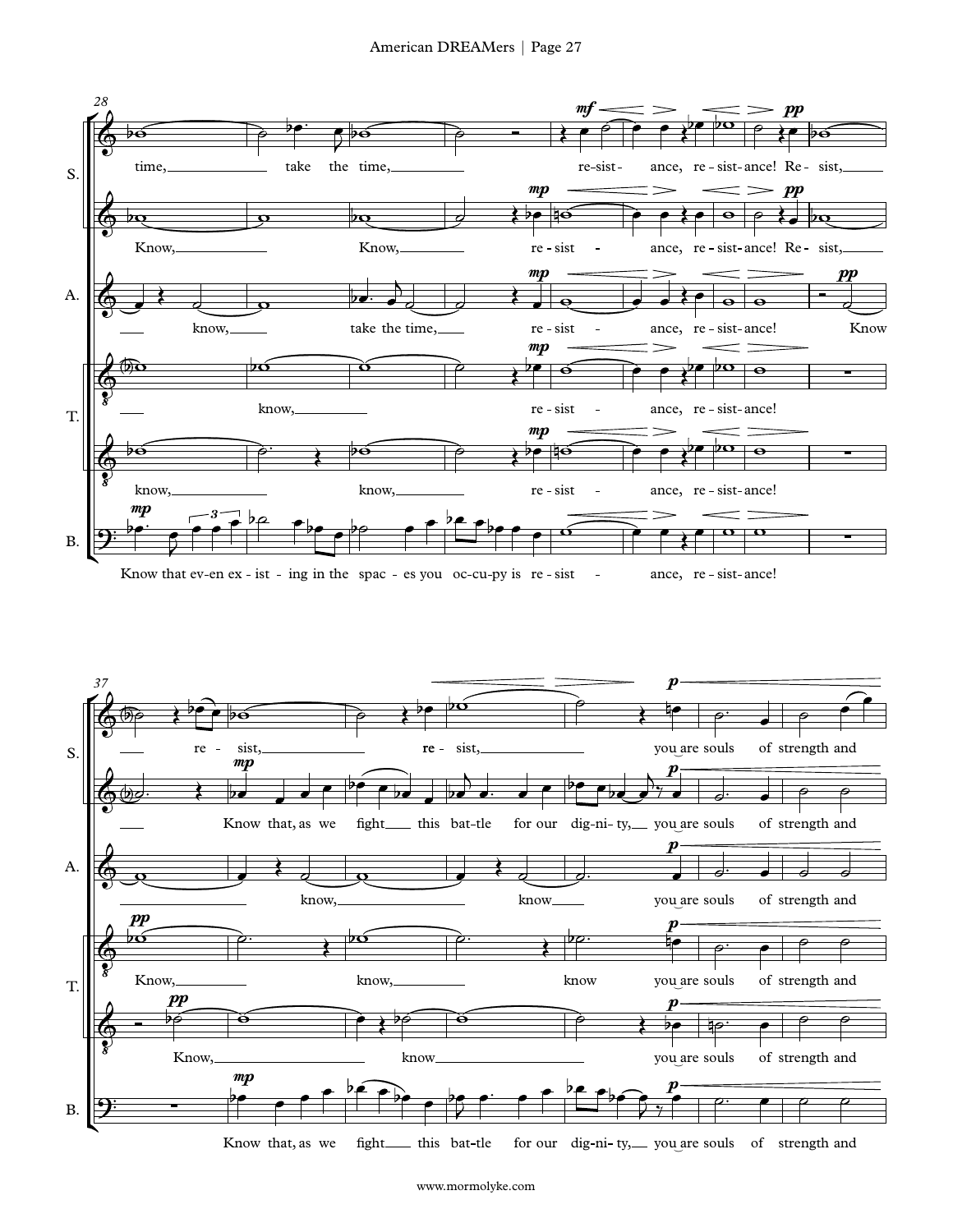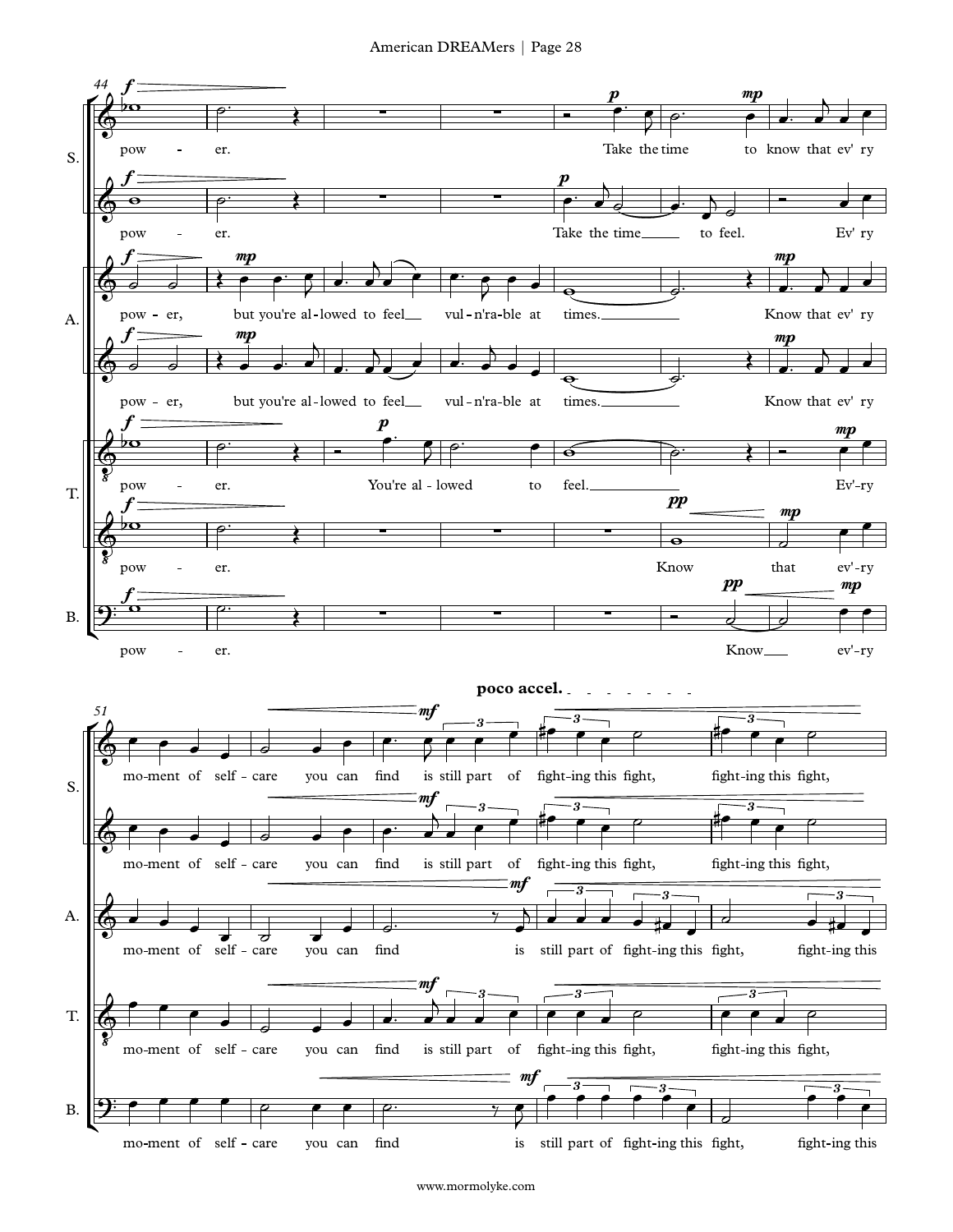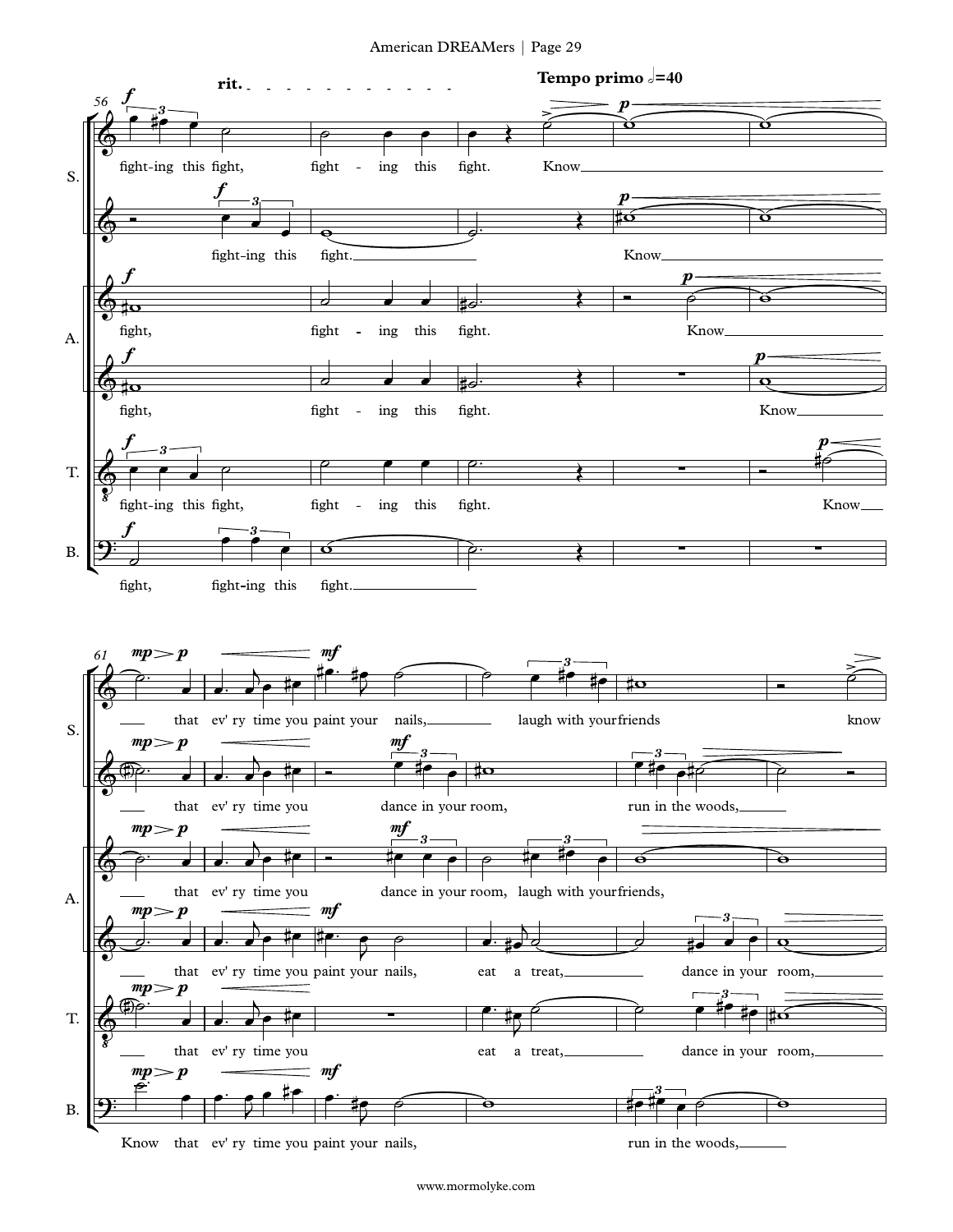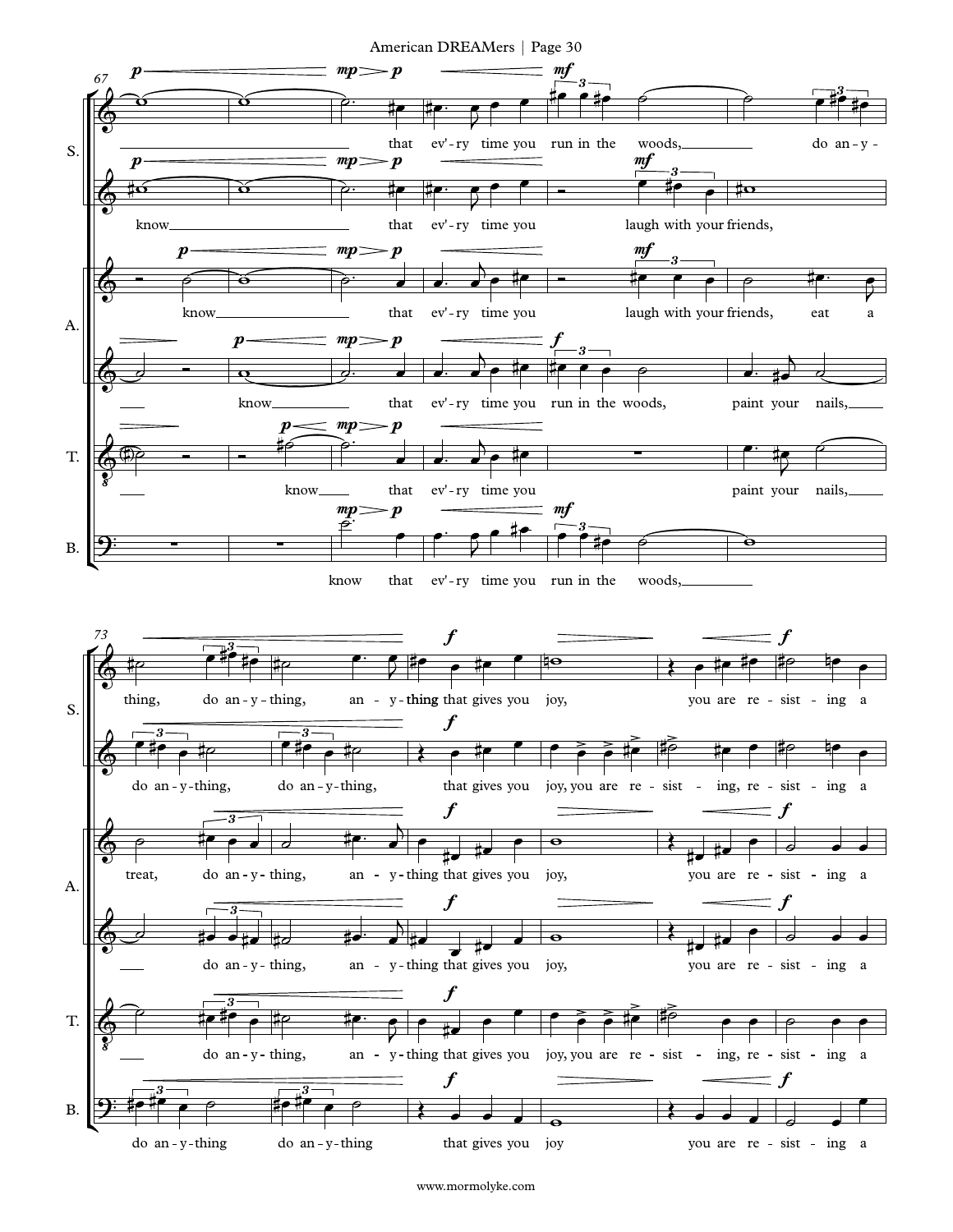

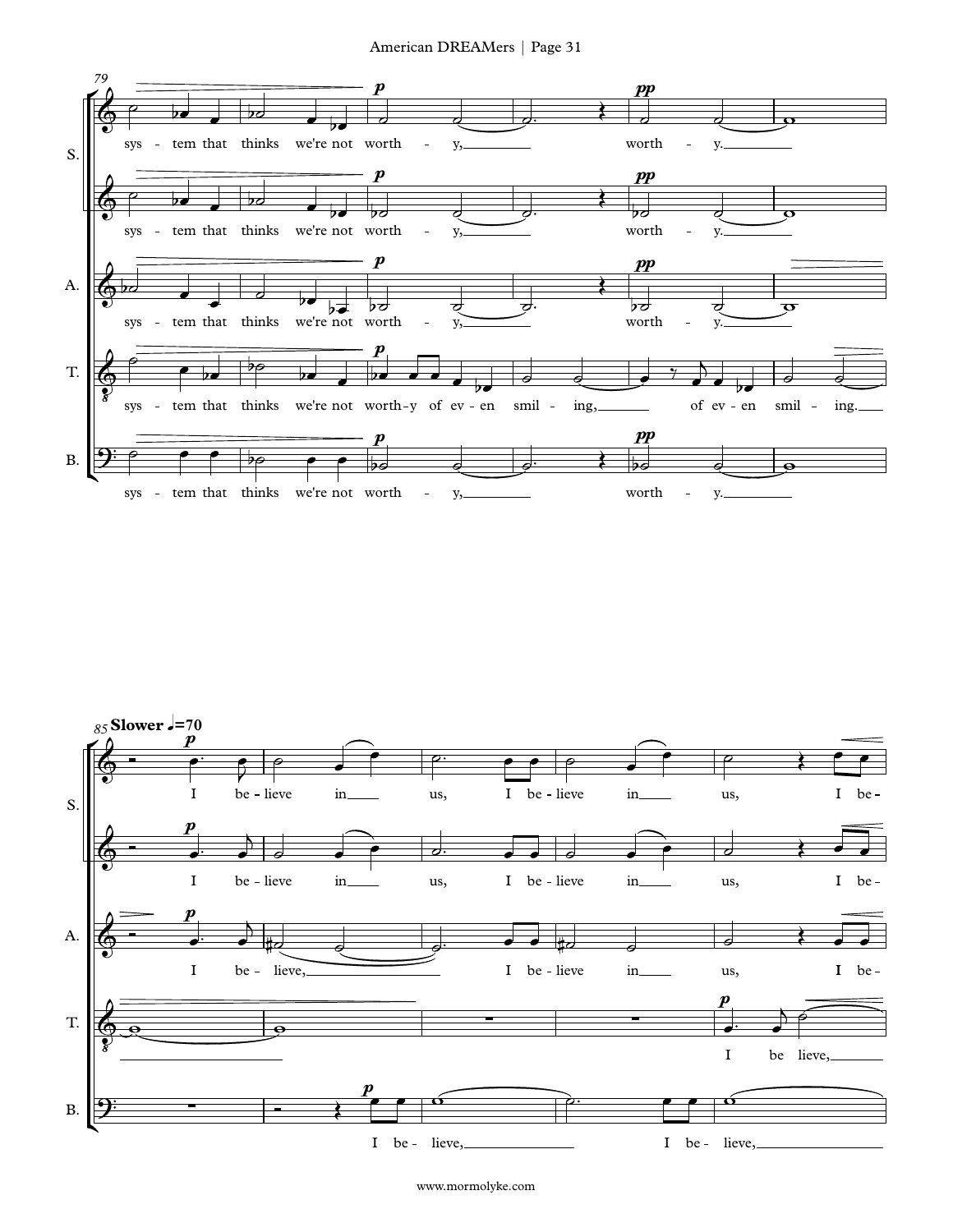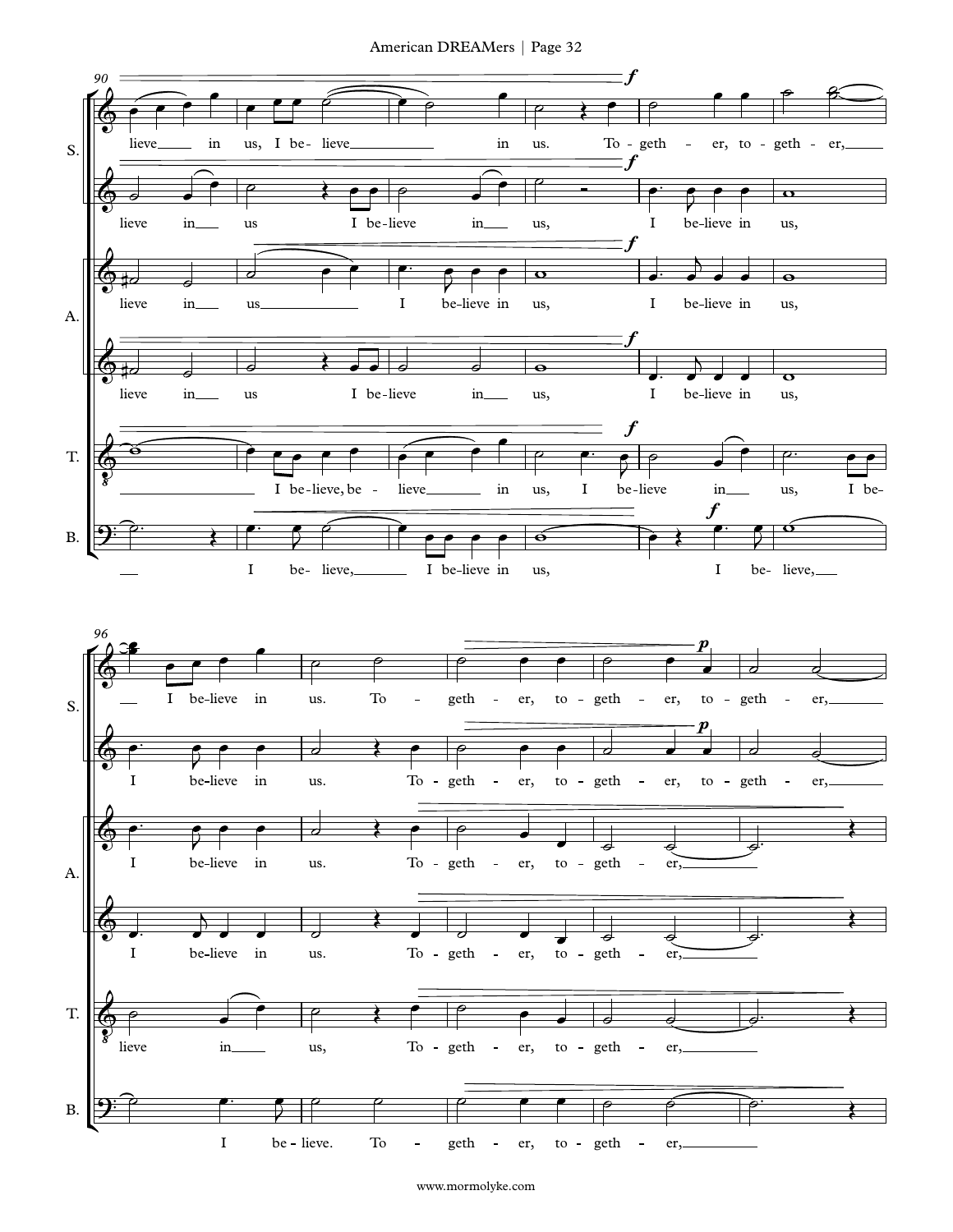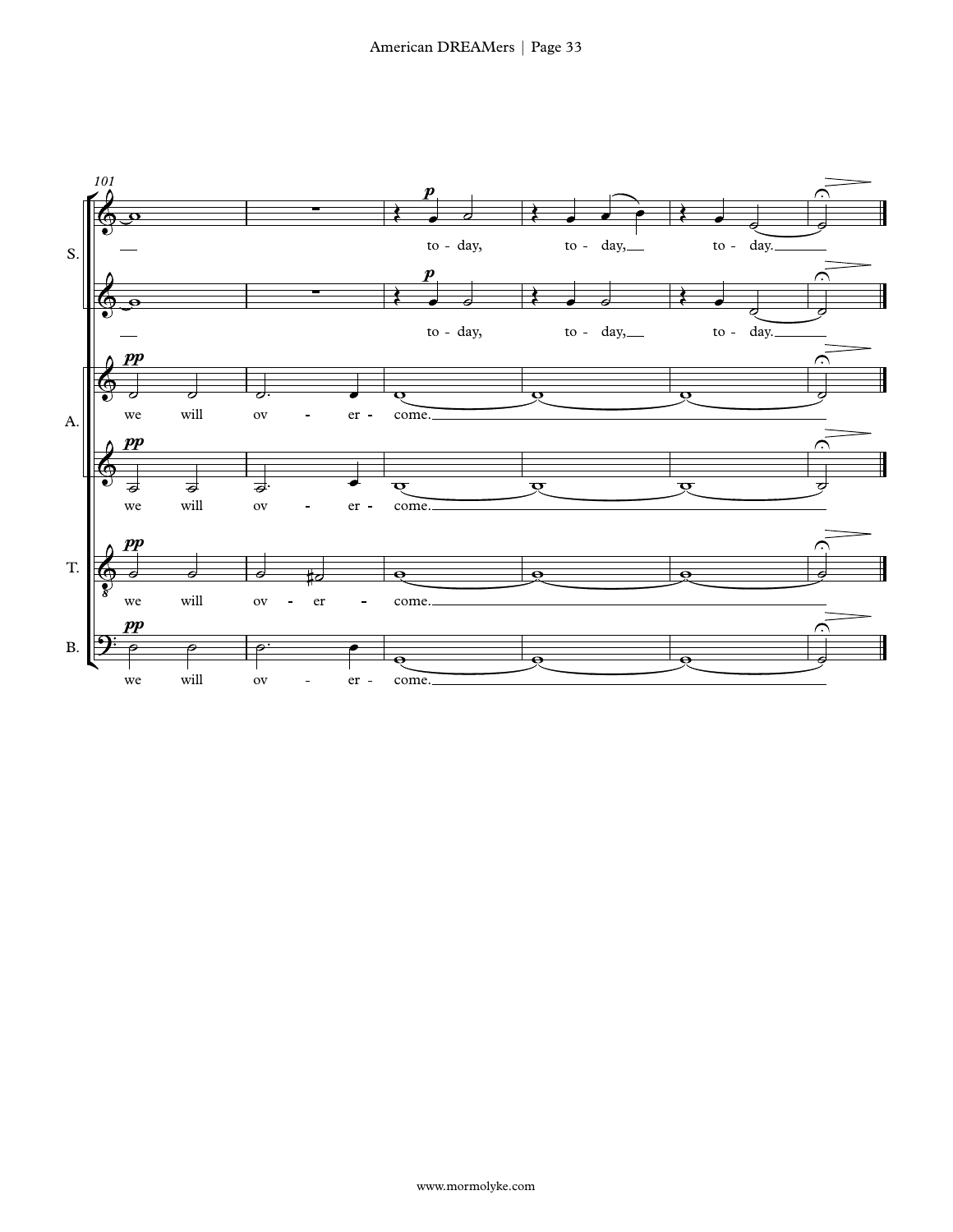# Marlene Part 4

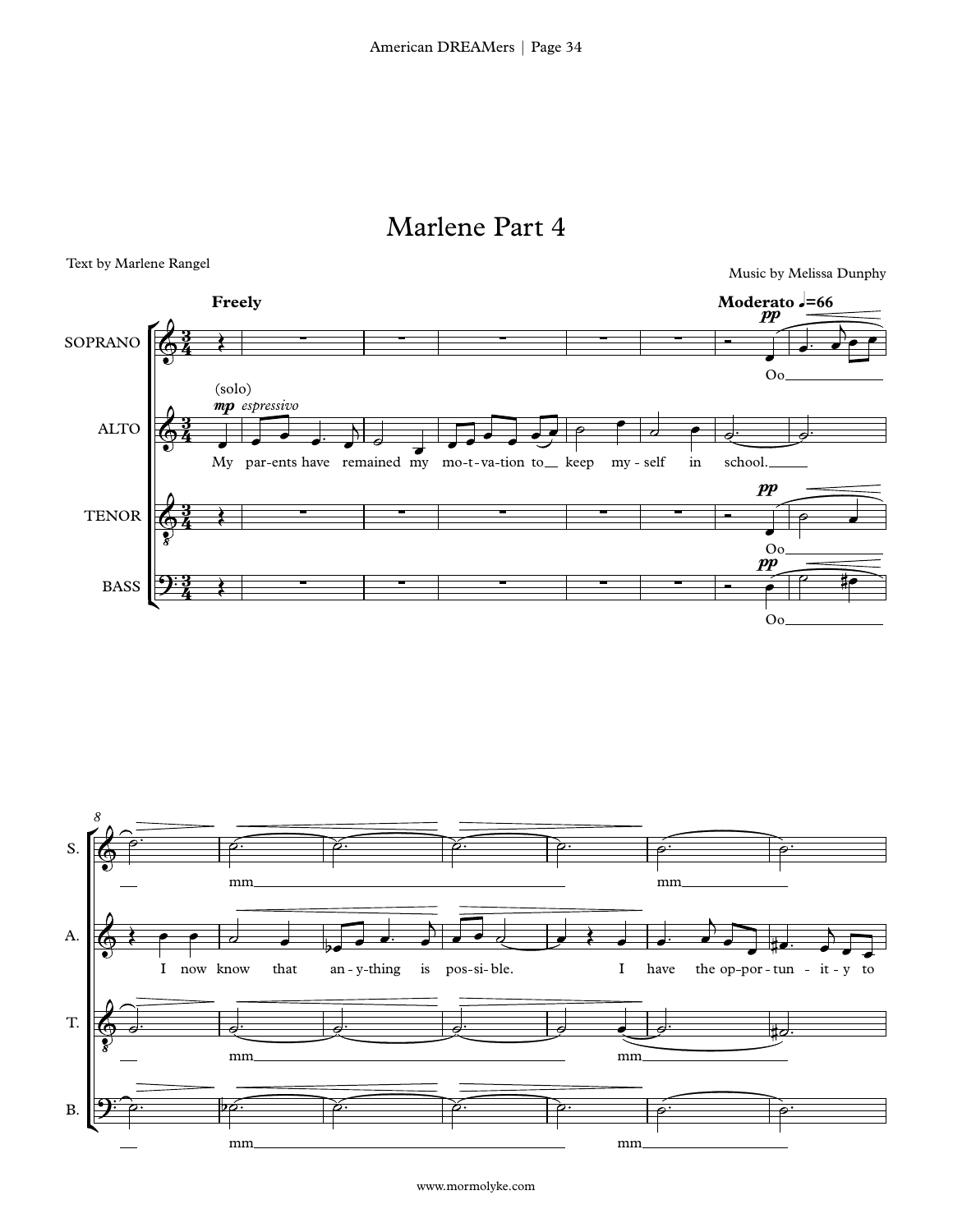

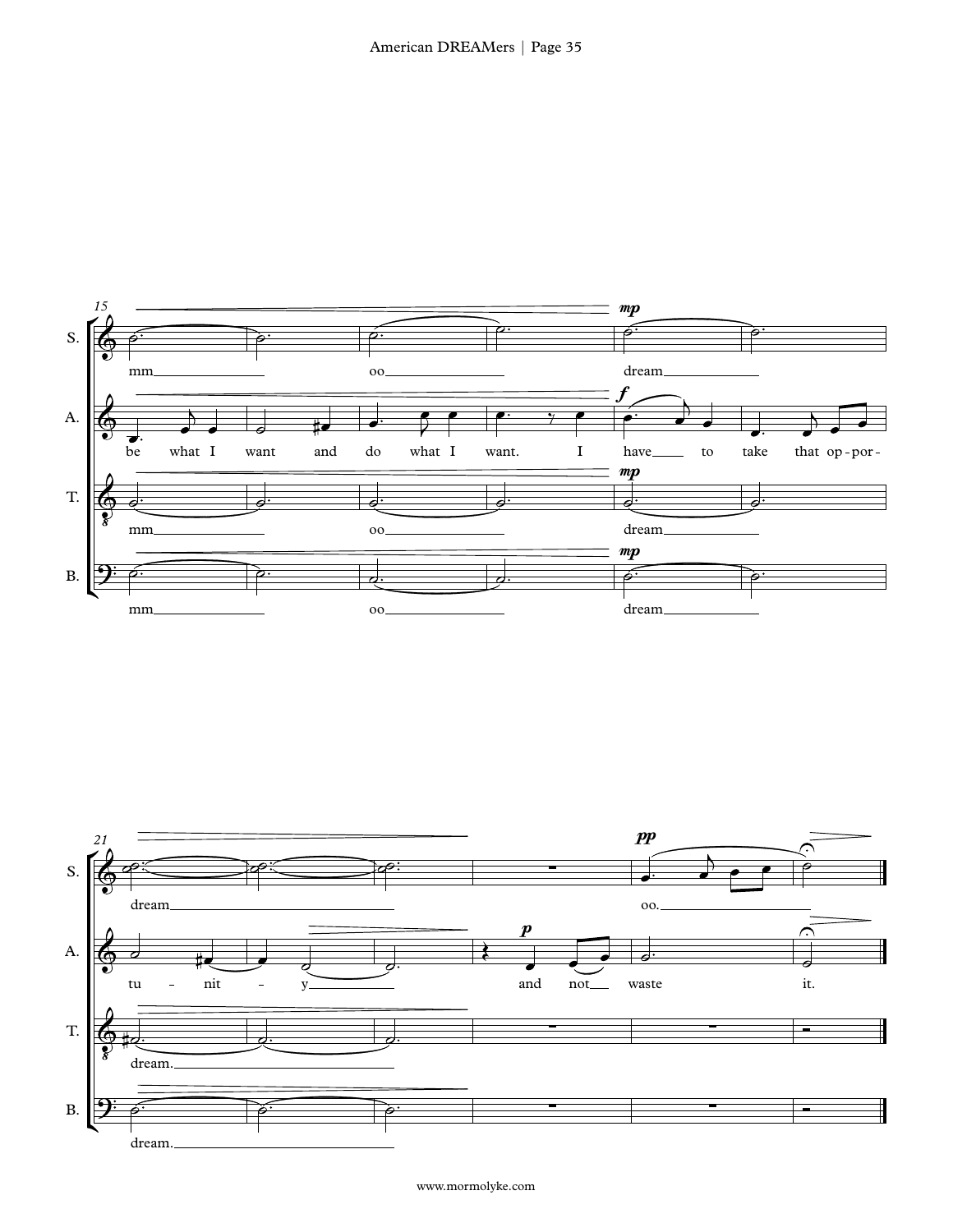#UnitedWeDream

Music by Melissa Dunphy Text by Claudia D. Hernández

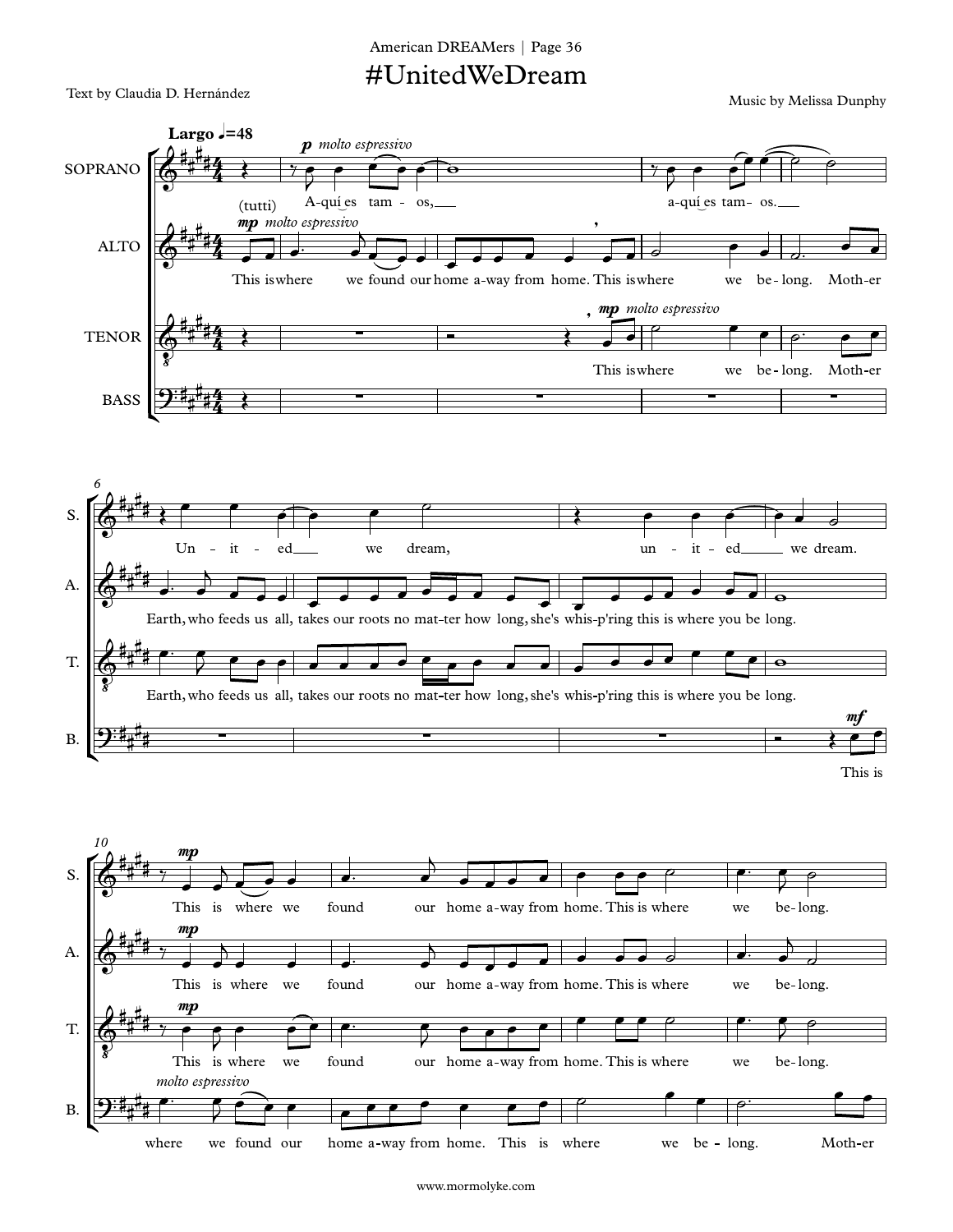